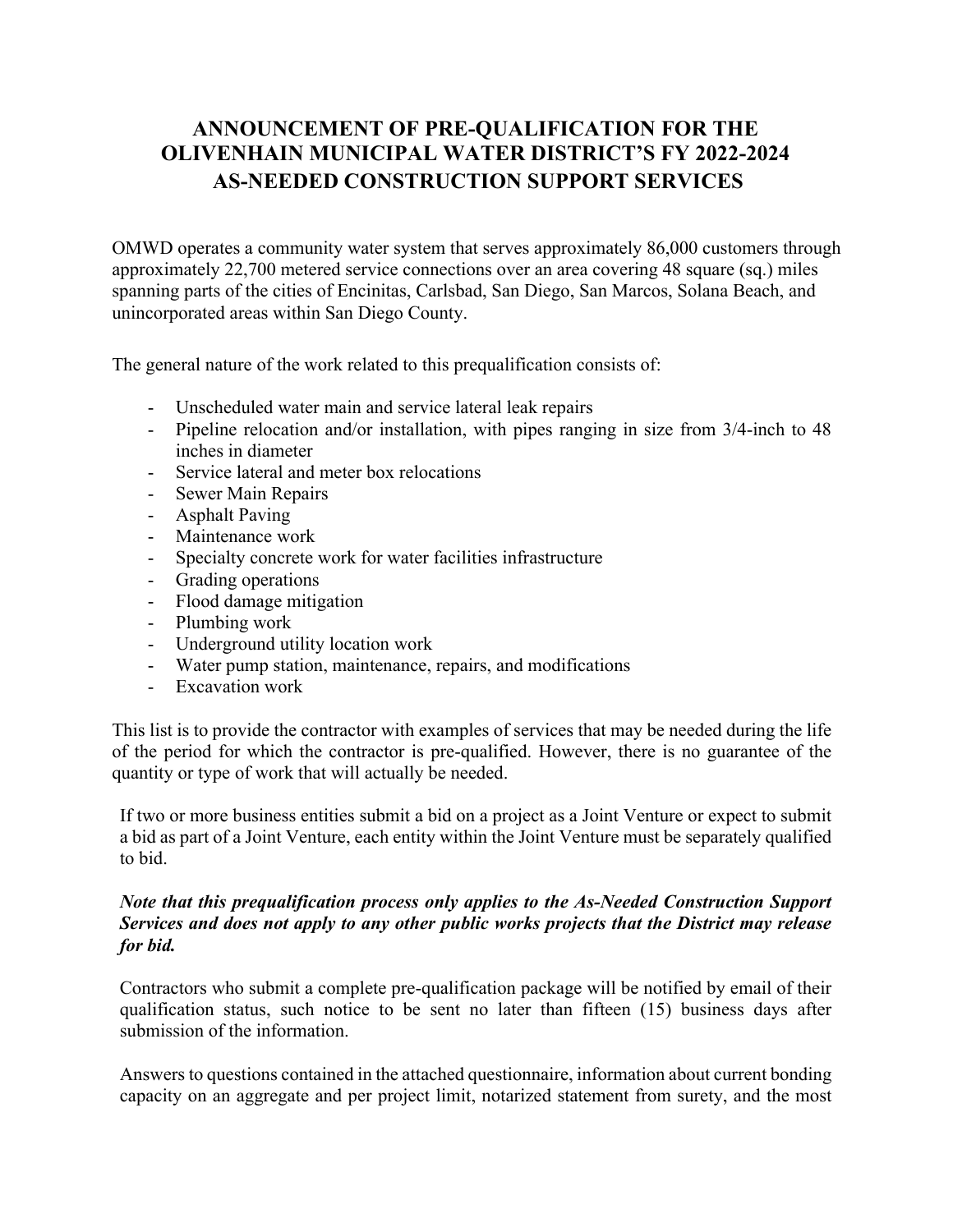recent reviewed or audited financial statements, with accompanying notes and supplemental information, are required. Contractors must have the ability to bond for up to \$2,000,000. District reserves the right to check other sources available. The District's decision will be based on objective evaluation criteria.

Pre-qualification approval will remain valid for two (2) fiscal years from the date of notice of qualification, except that the District reserves the right during those fiscal years to adjust, increase, limit, suspend or rescind the pre-qualification ratings based on subsequently learned information and after giving notice of the proposed action to the Contractor and an opportunity for a hearing consistent with the hearing procedures described below for appealing a prequalification determination.

In addition, any Contractor who is granted pre-qualification and subsequently is awarded a contract under this pre-qualification process may have their pre-qualification rescinded based on a failure to perform the contract in an appropriate manner. Pre-qualification may be rescinded by the District based on, but not limited to, the following criteria:

- Failure to complete work in accordance with approved project schedules.
- Failure to complete work in accordance with project specifications.
- Failure to provide proper traffic control at work sites.
- Failure to protect existing pipelines and other utilities from damage during excavation.
- Failure to properly grind the pavement around excavations and set traffic plates in the recessed pavement surface.
- Failure to backfill the excavations properly.
- Failure to pave the finished roadway properly.
- Failure to maintain a job site in a neat and orderly fashion.
- Failure to install and maintain storm water BMPs as required by law.
- Failure to follow OSHA and other government mandated Safety regulations.
- Excessive complaints from local residents about contractor's work habits.

If the District makes a finding that any of the above criteria are not being met, the Contractor will be given written notice about this finding and will be given 48 hours to correct the deficiency where applicable. Failure to correct deficiencies will result in the District rescinding the pre-qualification of the Contractor. The Contractor may appeal this rescission using the procedures described below.

While it is the intent of the pre-qualification questionnaire and documents required therewith to assist the District in determining bidder responsibility prior to the submission of bids and to aid District in selecting the lowest responsible and responsive bidder, neither the fact of prequalification, nor any pre-qualification rating, will preclude District from a post-bid consideration and determination on a specific project of whether a bidder has the quality, fitness, capacity and experience to satisfactorily perform the proposed work, and has demonstrated the requisite trustworthiness. Contractors are encouraged to submit pre-qualification packages as soon as possible, so that they may be notified of pre-qualification status well in advance of upcoming project(s).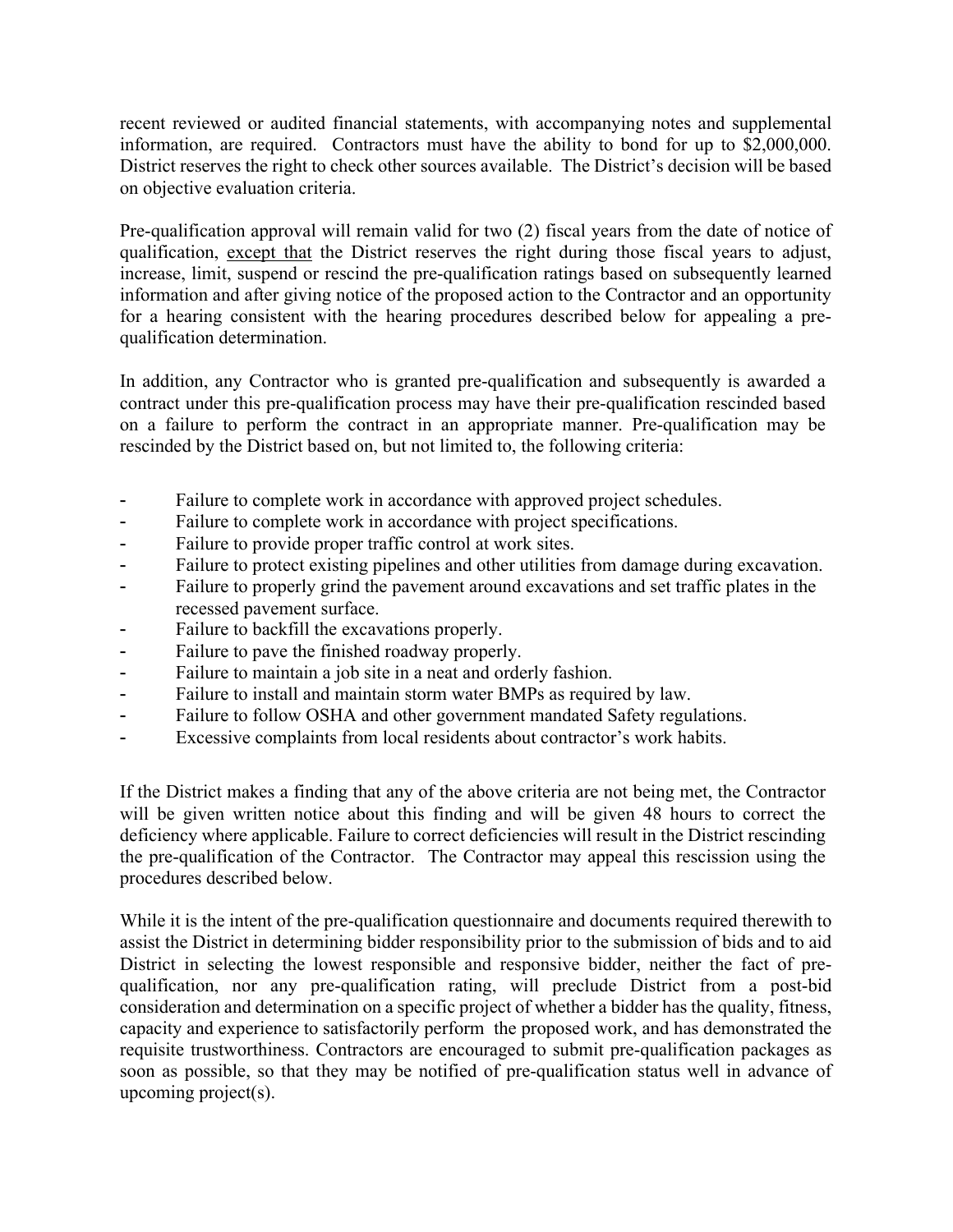The pre-qualification packages should be submitted under seal and marked "CONFIDENTIAL - PREQUALIFICATION DOCUMENTS FOR AS-NEEDED CONSTRUCTION SUPPORT SERVICES" no later than 2:00PM Thursday July 14, 2022 to:

> Olivenhain Municipal Water District Attn: Geoff Fulks, Operations Manager 1966 Olivenhain Road Encinitas, CA 92024

The Pre-qualification Package shall contain one (1) hard copy of the Prequalification Package, plus an electronic version submitted to  $\text{prebid@olivenhain.com}.$ 

The pre-qualification packages (questionnaire answers and financial statements) submitted by Contractors are not public records and are not open to public inspection. All information provided will be kept confidential to the extent permitted by law, although the contents may be disclosed to third parties for the purpose of verification, investigation of substantial allegations, and in the process of an appeal hearing. State law requires that the names of contractors applying for pre-qualification status shall be public records subject to disclosure, and the first page of the questionnaire will be used for that purpose.

Each questionnaire must be signed under penalty of perjury in the manner designated at the end of the form, by an individual who has the legal authority to bind the Contractor on whose behalf that person is signing. If any information provided by a Contractor becomes inaccurate, the Contractor must immediately notify the District and provide updated accurate information in writing, under penalty of perjury.

The District reserves the right to waive minor irregularities and omissions in the information contained in the pre-qualification application submitted, to make all final determinations, and to determine at any time that the pre-qualification procedures will not be applied to a future public works project.

The Pre-qualification Package, its completion and submission by the Contractor, and its use by the District, shall not give rise to any liability on the part of the District to the Contractor or any third party or person. This is not a solicitation for bid. No guarantees are made or implied that any project will be constructed, either in part or whole. The Contractor accepts all risk and cost associated with the completion of the Pre- qualification Package without financial guarantee.

A contractor who has submitted a completed application form, and who receives a rating of "not qualified" from the District may appeal that determination. There is no appeal from a finding that a contractor is not pre-qualified because of a failure to submit required information. A contractor may appeal the District's decision with respect to its request for pre-qualification, and request a hearing, by giving notice to the District no later than ten business days after receipt of notice of its qualification status. Unless a Contractor files a timely appeal, the Contractor waives any and all rights to challenge the qualification decision of the District, whether by administrative process, judicial process or any other legal process or proceeding.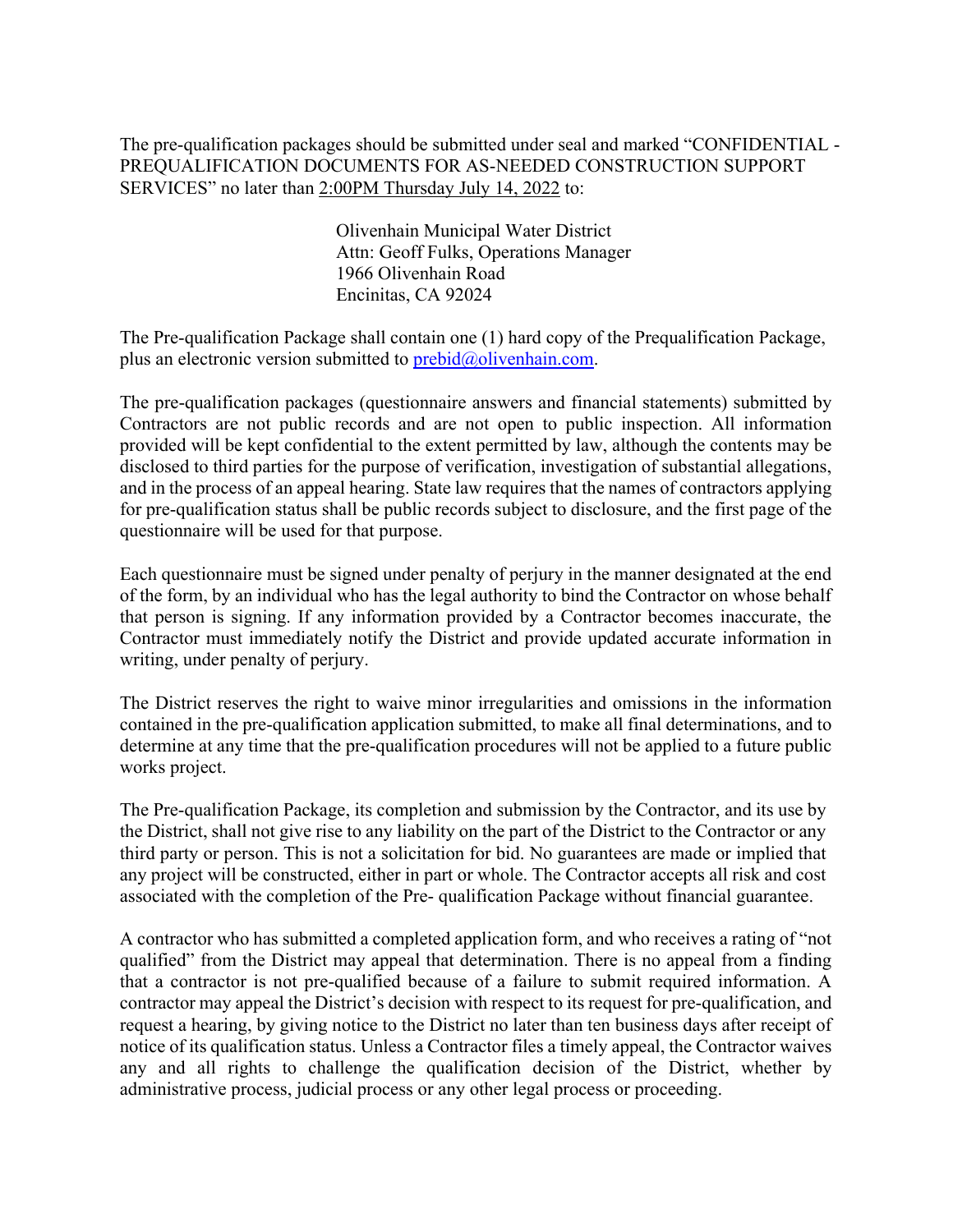If the Contractor gives the required notice of appeal and requests a hearing, the hearing shall be conducted so that it is concluded no later than ten business days after the District's receipt of its Notice of Appeal. The hearing so provided shall be an informal process conducted by a panel to whom the District's Board of Directors has delegated responsibility to hear such appeals (the "Appeals Panel"). At or prior to the hearing, the Contractor will be advised of the basis for the District's pre-qualification determination. The Contractor will be given the opportunity to present information and present reasons in opposition to the pre-qualification determination. At the conclusion of the hearing or no later than one day after completion of the hearing, the Appeals Panel will render its decision. The date for submission and opening of bids for a specific project will not be delayed or postponed to allow for completion of an appeal process.

*Note:* A contractor may be found not pre-qualified for bidding on a specific public works contract to be let by the District, or on all contracts to be let by the District until the contractor meets the District's requirements. In addition, a contractor may be found not pre-qualified for either:

(1) Omission of requested information or

(2) Falsification of information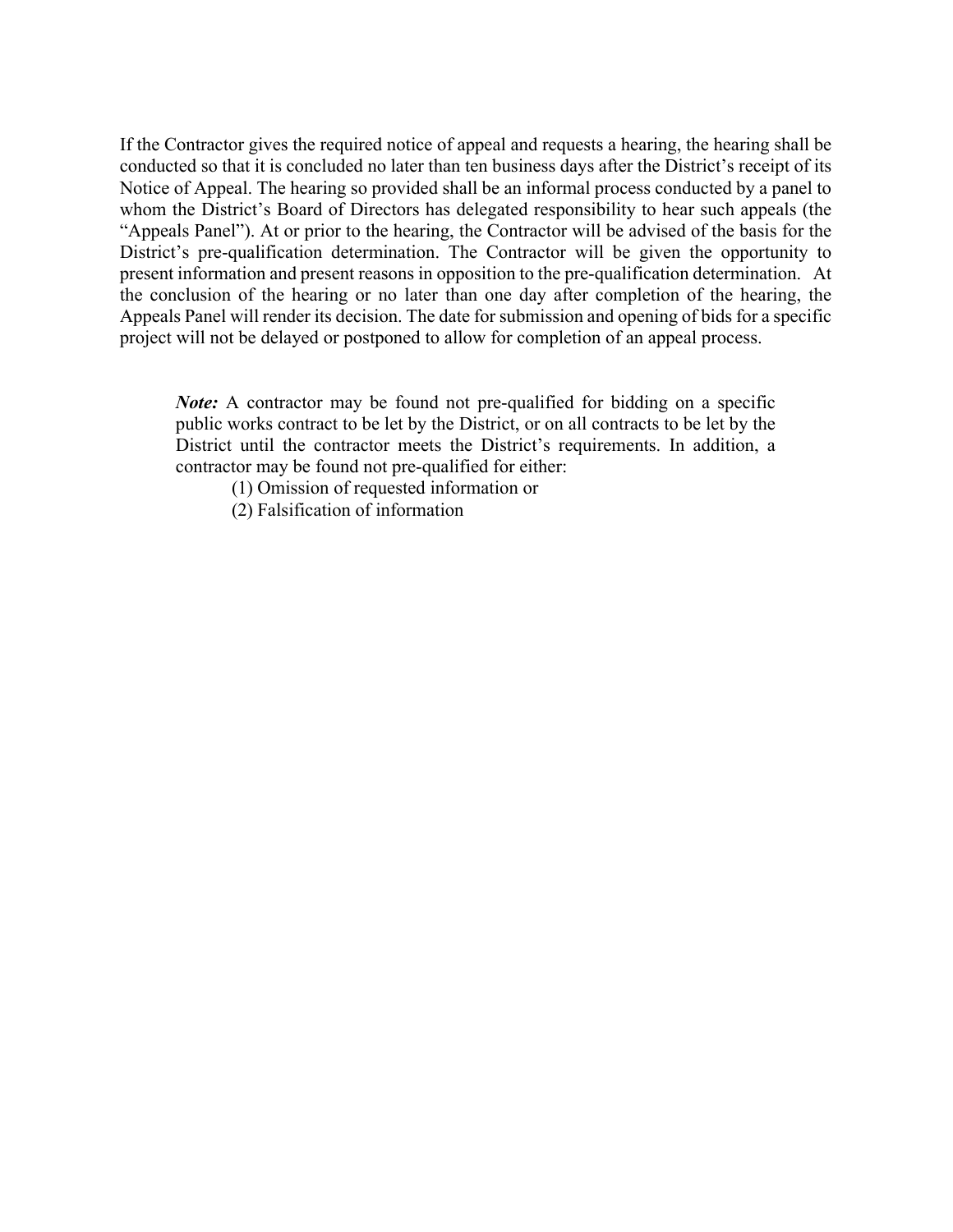# **INSTRUCTIONS FOR PREPARATION AND SUBMISSION OF PRE-QUALIFICATION PACKAGES FOR OLIVENHAIN MUNICIPAL WATER DISTRICT AS-NEEDED CONSTRUCTION SUPPORT SERVICES**

Each Contractor wishing to bid on contracts related to the As-Needed Construction Services (hereafter "Services") must fully complete the pre-qualification package ("Pre-qualification Package"), including but not limited to, the Statement of Qualifications questionnaire ("Questionnaire"), provide all information and materials requested and satisfy the prequalification criteria.

The names of all pre-qualified Contractors who may bid on the Services will be listed in the Services bid documents, including the Notice Inviting Bids.

Each Pre-qualification Package must be completed with all information requested and be signed under penalty of perjury by an individual who has the legal authority to bind the Contractor on whose behalf that person is signing. The District must receive all Pre- qualification Packages and materials requested therein by the date and time stated in the Notice Requesting Pre - qualification of Bidders ("Notice"). Pre-qualification Packages received after that time will be returned unopened, and the Contractor will not be eligible to participate in bidding a contract to construct a project. Incomplete, unsigned, and/or non-current Pre-qualification Packages will be returned without review at The District's discretion and the Contractor will not be eligible to participate in bidding for a contract to construct a project.

Attach additional sheets as needed to provide complete responses.

Except where information related to former entities is expressly required herein, for purposes of evaluation, scoring and prequalification, all required Contractor's information, including but not limited to experience, personnel and finances, must be provided for the entity holding the Contractor's license. Information related to parent companies, subsidiaries and any other related entity or proposed subcontractors will not be considered.

The pre-qualification of prospective bidders will be determined by evaluation of the information submitted by prospective bidders. The District may verify any or all information provided in completed Pre-qualification Package, consider information provided by sources other than the prospective bidder, and conduct such investigations as the District deems appropriate to assist in the evaluation of contractor's responsibility, qualifications and financial capacity.

If the Contractor seeking pre-qualification has not been in business for the time period for which information is requested, it shall submit information on predecessor entities covering that time period.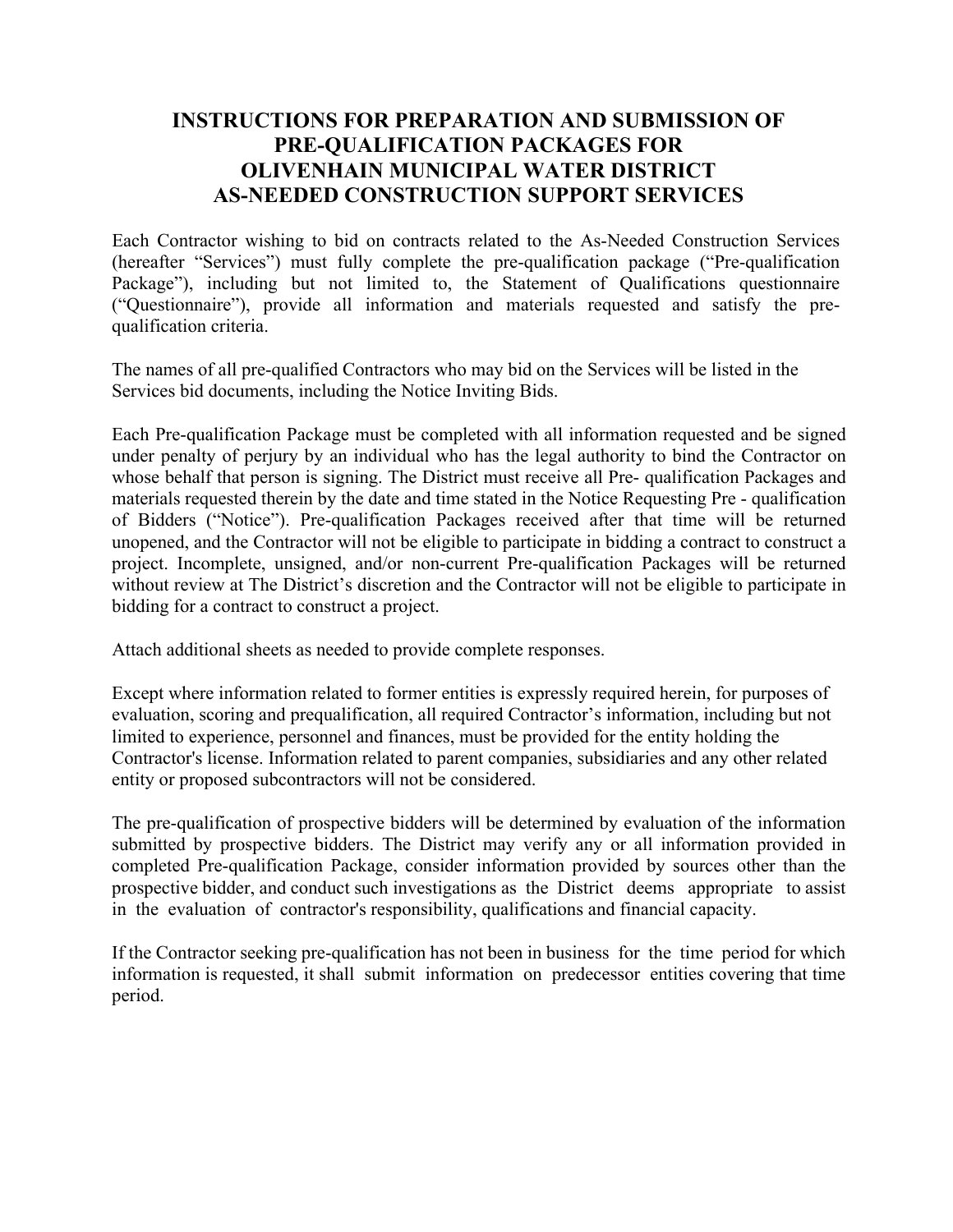The District will evaluate all completed Pre-qualification Packages on a Pass/Fail basis as well as a points-based rating system. In order to pre-qualify for this service, Contractor must obtain a "Pass" rating on all of the criteria set forth in Part I and meet the minimum rating requirements of the District for Parts II and III. Those Contractors who do not obtain a "Pass" rating for all of the criteria in Part I will not be pre-qualified to participate in bidding a contract to construct any work regardless of the scores obtained in Parts II and III.

Neither issuing the Notice nor any other activity related to the pre-qualification process, obligates the District to award a contract for construction of a project to a particular Contractor, or at all.

The District reserves the right to determine that any Contractor is not qualified at any time before or after the Pre-qualification Packages are received and evaluated if it finds that the information provided in the response to the Notice is materially inaccurate or false, or upon evidence of collusion or other illegal practices on the part of a contractor. If any information provided by a prospective Contractor becomes inaccurate, the contractor shall notify the District and provide updated accurate information in writing and under penalty of perjury.

The District will notify prospective Contractors of the result of the pre-qualification process in writing. Any question or objection to the pre-qualification materials, or explanation desired by a prospective Contractor regarding the meaning or interpretation of the Pre-qualification Package and related materials, must be requested in writing by e-mail, five (5) business days prior to pre-qualification submittal date. Oral explanations or instructions will not be binding unless issued as a formal addendum to the Pre-qualification Package. Any information provided to any prospective Contractor concerning a solicitation will be furnished to all prospective contractors who requested a Pre-qualification Package. All prospective Contractors must acknowledge the receipt of any/all addenda on the form and in the manner required with each addendum. By submitting a completed Pre-qualification Package, the prospective Contractor waives any and all objections to the form and content of the Pre-qualification Package, or the evaluation criteria.

Contractors should submit questions in writing regarding the Pre-qualification Package to the District as follows no later than Friday July 1, 2022 5:00PM to prebid@olivenhain.com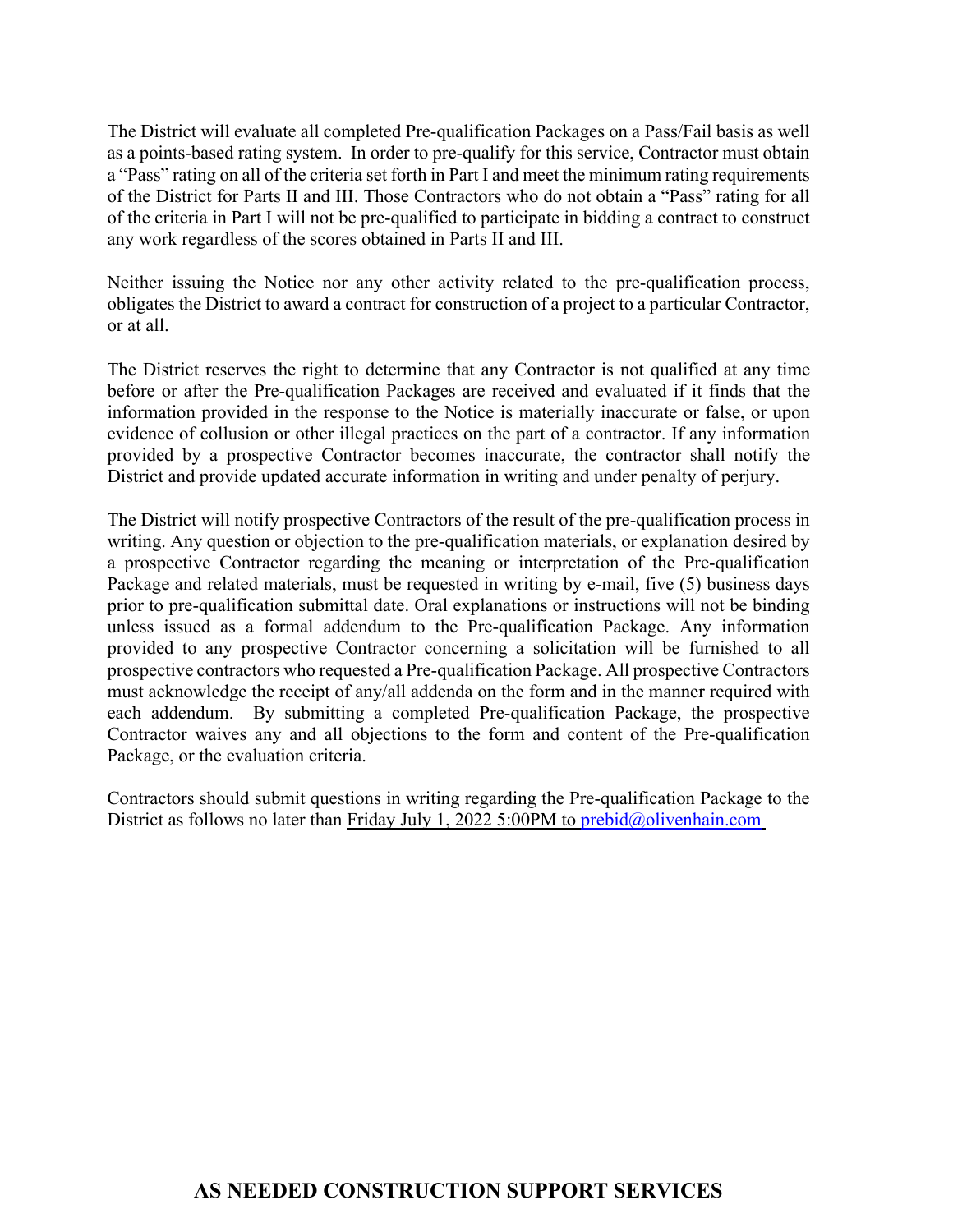# **PREQUALIFICATION APPLICATION FORM**

## **CONTACT INFORMATION**

| Firm Name: (as it appears on license)                                                                                                                                                                                          | Check One: $\Box$ Corporation<br>Partnership<br>Sole Prop. |
|--------------------------------------------------------------------------------------------------------------------------------------------------------------------------------------------------------------------------------|------------------------------------------------------------|
| Contact Person:                                                                                                                                                                                                                |                                                            |
|                                                                                                                                                                                                                                |                                                            |
| Phone: 2008 and 2008 and 2008 and 2008 and 2008 and 2008 and 2008 and 2008 and 2008 and 2008 and 2008 and 2008 and 2008 and 2008 and 2008 and 2008 and 2008 and 2008 and 2008 and 2008 and 2008 and 2008 and 2008 and 2008 and |                                                            |
|                                                                                                                                                                                                                                |                                                            |
| If firm is a sole proprietor or partnership:                                                                                                                                                                                   |                                                            |
| Owner(s) of Company                                                                                                                                                                                                            |                                                            |
| Contractor's License Number(s):                                                                                                                                                                                                |                                                            |
|                                                                                                                                                                                                                                |                                                            |
|                                                                                                                                                                                                                                |                                                            |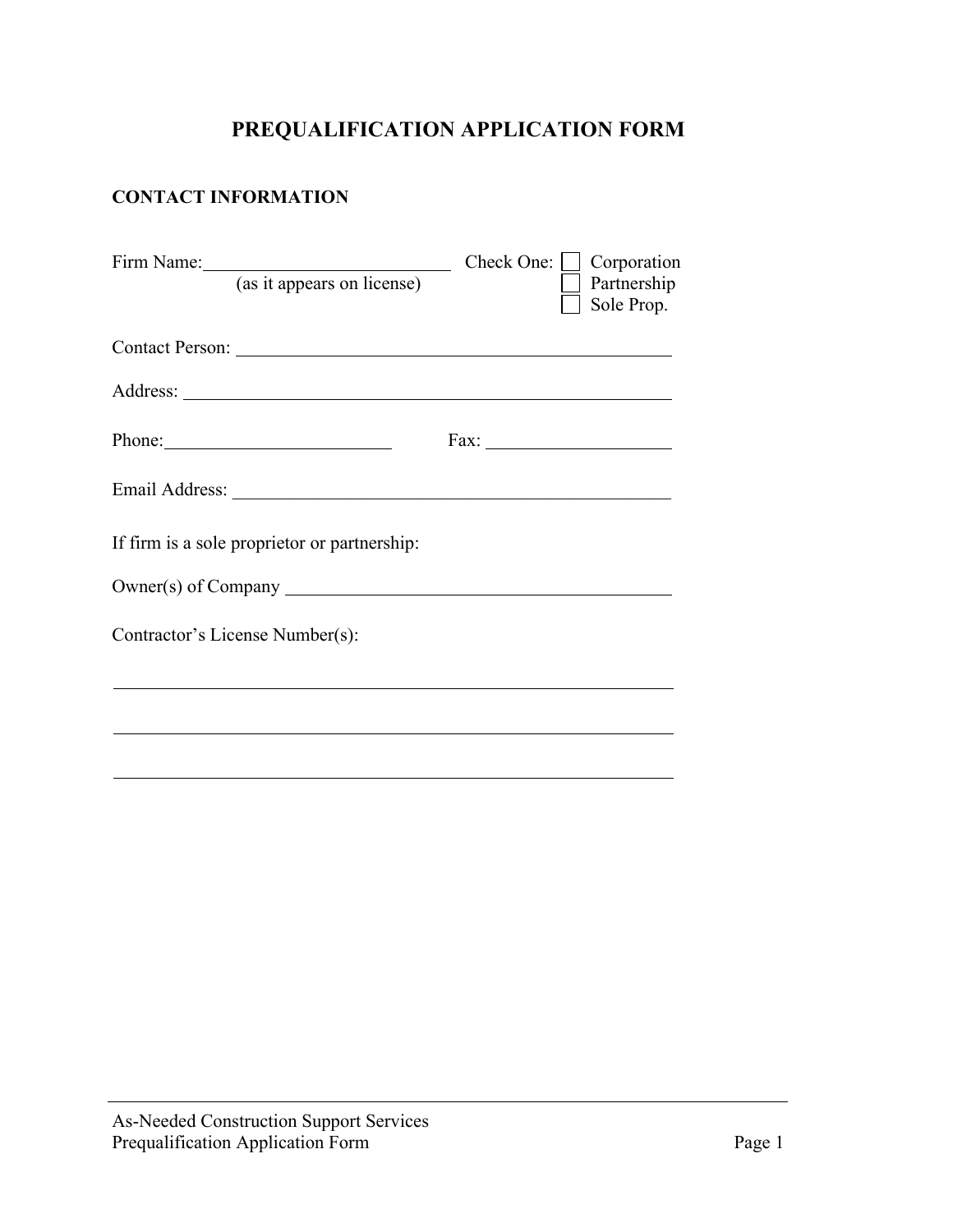#### **PART I. ESSENTIAL REQUIREMENTS FOR QUALIFICATION**

**Contractor will be immediately disqualified if the answer to any of questions 1 through 6 is "no."1**

**Contractor will be immediately disqualified if the answer to any of questions 7, 8, 9 or 10 is "yes."2 If the answer to question 9 is "yes," and if debarment would be the sole reason for denial of pre-qualification, any pre-qualification issued will exclude the debarment period.**

1. Contractor possesses a valid and current California Contractor's license for the project or projects for which it intends to submit a bid.



2. Contractor has a liability insurance policy with a policy limit of at least \$1,000,000 per occurrence and \$2,000,000 aggregate.

| $\sim$ | ገ  |
|--------|----|
| - 1    | N. |
|        |    |
|        |    |
|        |    |

3. Contractor has current workers' compensation insurance policy as required by the Labor Code or is legally self-insured pursuant to Labor Code section 3700 et. seq.

| $\Box$ Yes |  | $\Box$ No $\Box$ Contractor is exempt from this requirement, because it has no |
|------------|--|--------------------------------------------------------------------------------|
|            |  | employees                                                                      |

4. Have you attached your latest copy of a reviewed or audited financial statement with accompanying notes and supplemental information.<sup>3</sup>

No No

**NOTE: A financial statement that is not either reviewed or audited is not acceptable. A letter verifying availability of a line of credit may also be attached; however, it will be considered as supplemental information only, and is not a substitute for the required financial statement.**

**<sup>1</sup>** A "no" answer to Question 4 will not be disqualifying if the contractor is exempt from complying with Question 4, for reasons explained in footnote 3.

<sup>&</sup>lt;sup>2</sup> A contractor disqualified solely because of a "Yes" answer given to question 7, 8, 9, or 10 may appeal the disqualification and provide an explanation of the relevant circumstances during the appeal procedure.

<sup>3</sup> Public Contract Code section 20101(e) exempts from this requirement a contractor who has qualified as a small business pursuant to Government Code section  $14837(d)(1)$ , if the bid is "no more than 25 per cent of the qualifying amount provided in section 14837(d)(1)." As of January 1, 2001, the qualifying amount is \$10 million, and 25 per cent of that amount, therefore, is \$2.5 million.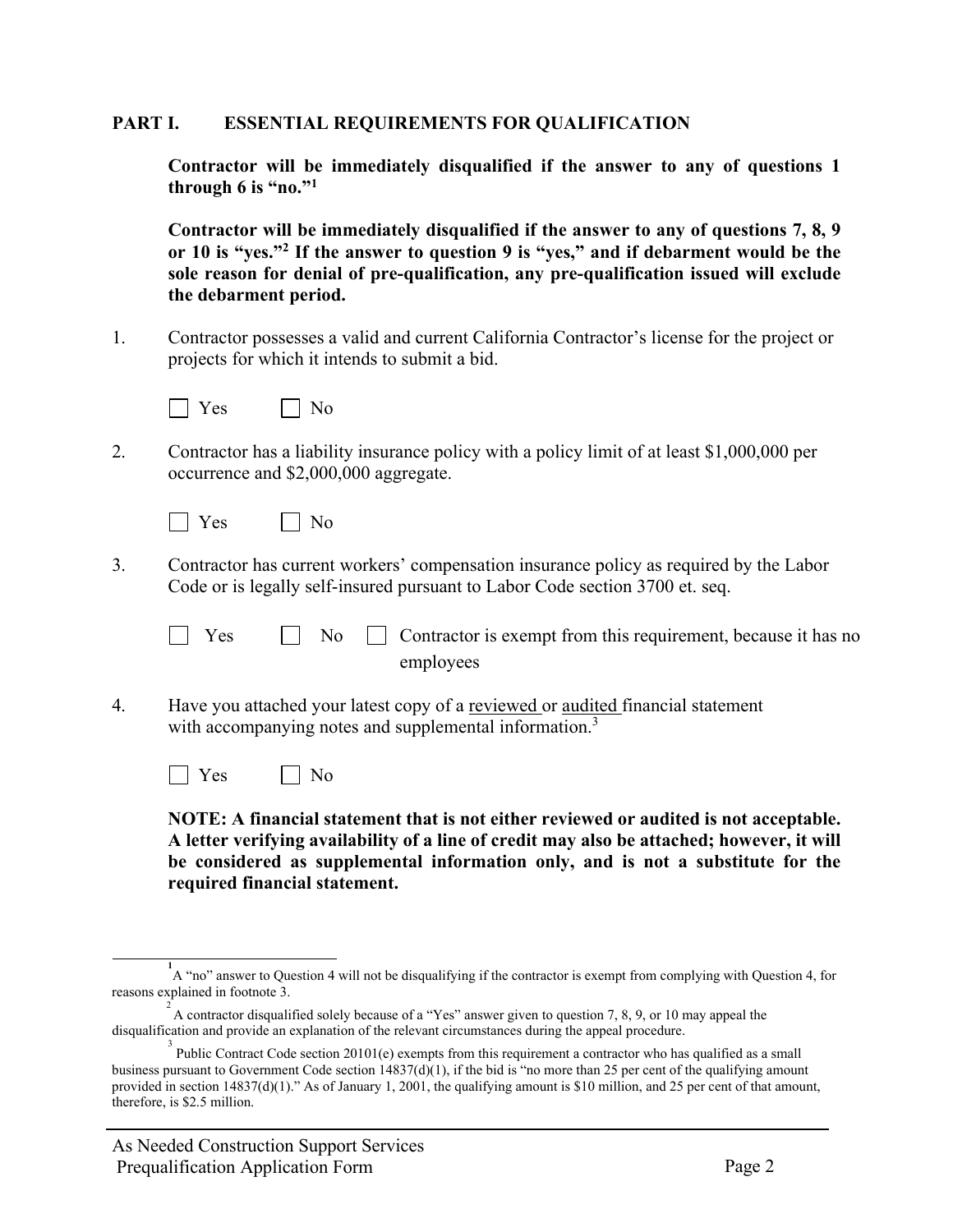5. Have you attached a notarized statement from an admitted surety insurer (approved by the California Department of Insurance) and authorized to issue bonds in the State of California, which states your current available bonding capacity?<sup>[4](#page-8-0)</sup>

| - -<br>- - |  |  |
|------------|--|--|
|------------|--|--|

#### **NOTE: Notarized statement must be from the surety company, not an agent or broker.**

- 6. Contractor has completed at least six (6) projects within the last five (5) years which meet **all** of the following specific conditions:
	- 1. Each project involved the following types of construction activities:
		- a. Excavation projects around live water pipelines and other wet and dry utilities
		- b. Working in narrow residential streets
		- c. Planning, and executing approved traffic control systems
		- d. Shoring of excavations
		- e. Grinding of pavement for the placement of traffic plates
		- f. Proper backfill and compaction methods
		- g. Finished paving in accordance with the standards of the City of Carlsbad, the City of Encinitas, or the County of San Diego
	- 2. Projects must have been completed by the Contractor, or by a subcontractor under the direct supervision of, and with a written agreement with the Contractor. Documentation of this agreement will be required if subcontractors are to be used on this Project.

Note that the District will confirm all of the listed categories of project experience through project reference interviews

| - 1 | - |
|-----|---|
|-----|---|

7. Has your contractor's license been revoked at any time in the last five years?



8. Has a surety firm completed a contract on your behalf, or paid for completion because your firm was default terminated by the project owner within the last five (5) years?

<span id="page-8-0"></span><sup>4</sup> An additional notarized statement from the surety may be requested by OMWD at the time of submission of a bid, if this prequalification package is submitted more than 60 days prior to submission of this bid.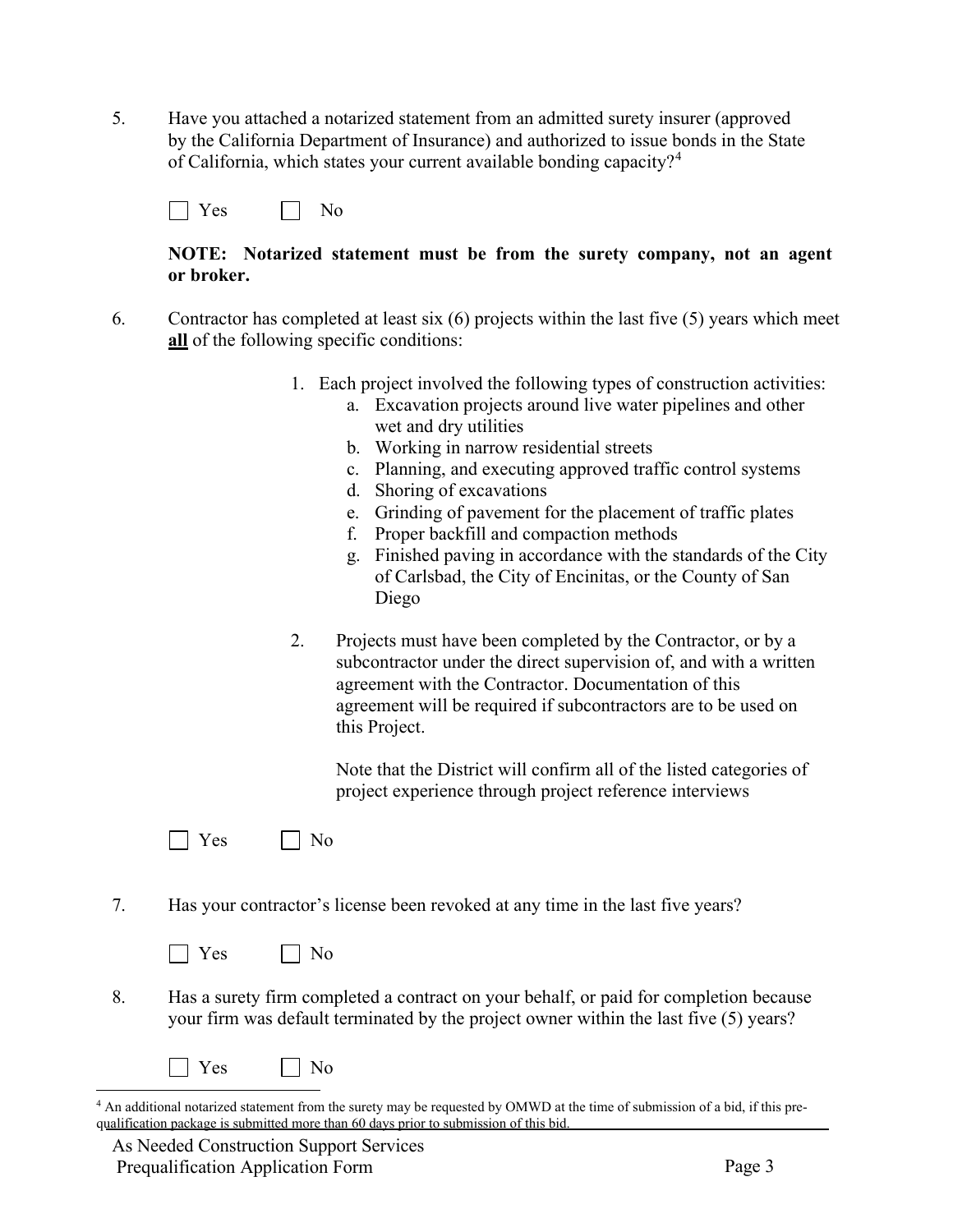9. At the time of submitting this pre-qualification form, is your firm ineligible to bid on or be awarded a public works contract, or perform as a subcontractor on a public works contract pursuant to either Labor Code section 1777.1 or Labor Code section 1777.7?

| $\sim$ | NΛ |
|--------|----|
|--------|----|

If the answer is "Yes," state the beginning and ending dates of the period of debarment:

10. At any time during the last five years, has your firm, or any of its owners or officers been convicted of a crime involving the awarding of a contract of a government construction project, or the bidding or performance of a government contract?

| $\sim$<br>- . | റ<br>- |
|---------------|--------|
|---------------|--------|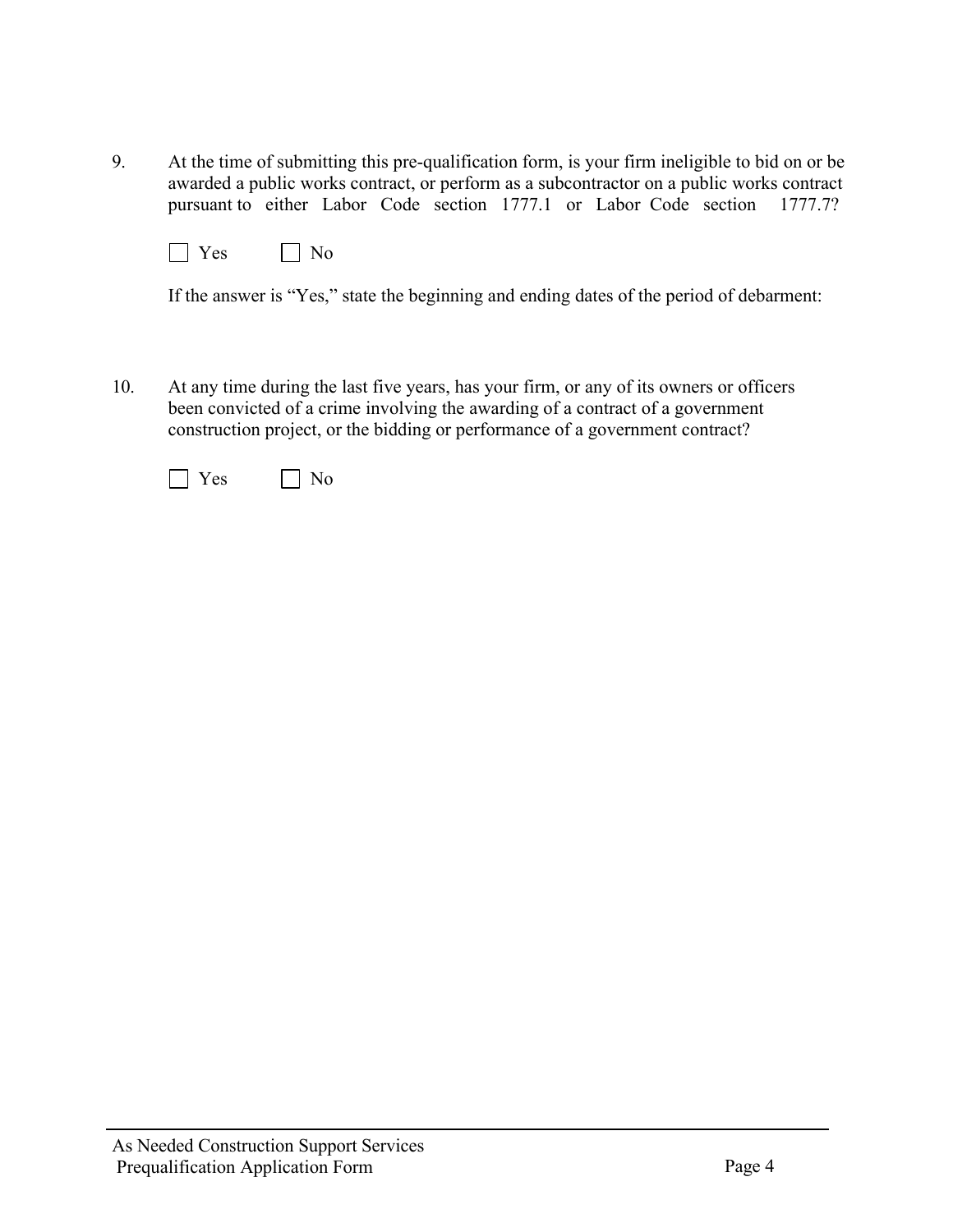## **PART II. ORGANIZATION, HISTORY, ORGANIZATIONAL PERFORMANCE, COMPLIANCE WITH CIVIL AND CRIMINAL LAWS**

## **A. Current Organization and Structure of the**

## **Business For Firms That Are Corporations:**

- 1a. Date incorporated:
- 1b. Under the laws of what state:
- 1c. Provide all the following information for each person who is either (a) an officer of the corporation (president, vice president, secretary, treasurer), or (b) the owner of at least ten per cent of the corporation's stock.

| Name | Position | Years with Co. | % Ownership | Social Security # |
|------|----------|----------------|-------------|-------------------|
|      |          |                |             |                   |
|      |          |                |             |                   |
|      |          |                |             |                   |
|      |          |                |             |                   |
|      |          |                |             |                   |

1d. Identify every construction firm that any person listed above has been associated with (as owner, general partner, limited partner or officer) at any time during the last five years. **NOTE: For this question, "owner" and "partner" refer to ownership of ten per cent or more of the business, or 10 per cent or more of its stock, if the business is a corporation.**

|               |                          | Dates of Person's Participation |
|---------------|--------------------------|---------------------------------|
| Person's Name | <b>Construction Firm</b> | with Firm                       |
|               |                          |                                 |
|               |                          |                                 |
|               |                          |                                 |
|               |                          |                                 |

## **For Firms That Are Partnerships:**

- 1a. Date of formation:
- 1b. Under the laws of what state:
- 1c. Provide all the following information for each partner who owns 10% or more of the firm.

| Name | Position | Years with Co. | % Ownership | Social Security # |
|------|----------|----------------|-------------|-------------------|
|      |          |                |             |                   |
|      |          |                |             |                   |
|      |          |                |             |                   |
|      |          |                |             |                   |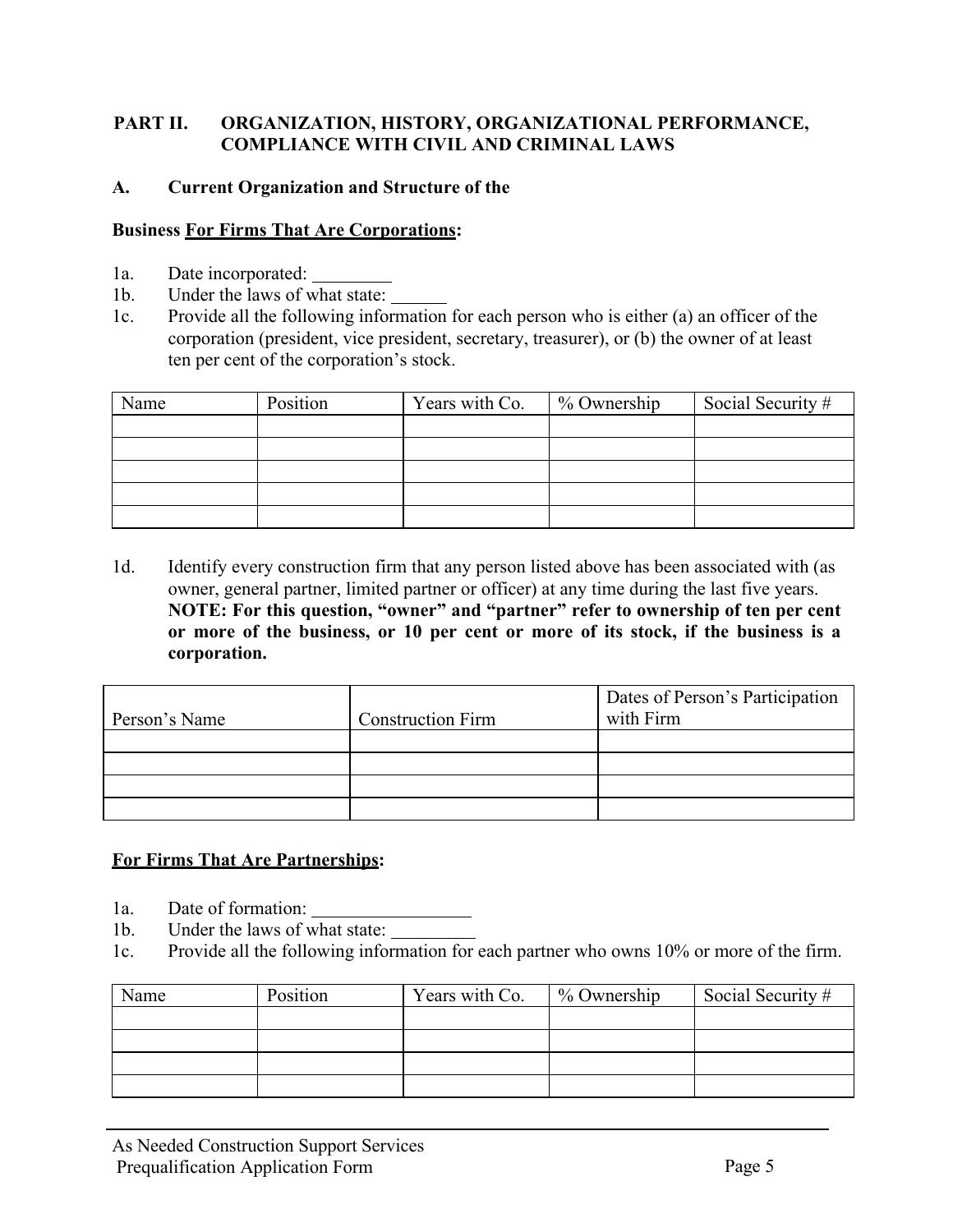1d. Identify every construction company that any partner has been associated with (as owner, general partner, limited partner or officer) at any time during the last five years. **NOTE: For this question, "owner" and "partner" refer to ownership of ten per cent or more of the business, or ten per cent or more of its stock, if the business is a corporation.**

| Person's Name | <b>Construction Company</b> | Dates of Person's<br>Participation with Company |
|---------------|-----------------------------|-------------------------------------------------|
|               |                             |                                                 |
|               |                             |                                                 |
|               |                             |                                                 |
|               |                             |                                                 |

#### **For Firms That Are Sole Proprietorships:**

- 1a. Date of commencement of business.
- 1b. Social security number of company owner.
- 1c. Identify every construction firm that the business owner has been associated with (as owner, general partner, limited partner or officer) at any time during the last five years. **NOTE: For this question, "owner" and "partner" refer to ownership of ten per cent or more of the business, or ten per cent or more of its stock, if the business is a corporation.**

| Person's Name | <b>Construction Company</b> | Dates of Person's<br>Participation with Company |
|---------------|-----------------------------|-------------------------------------------------|
|               |                             |                                                 |
|               |                             |                                                 |
|               |                             |                                                 |
|               |                             |                                                 |

#### **For Firms That Intend to Make a Bid as Part of a Joint Venture:**

- 1a. Date of commencement of joint venture.
- 1b. Provide all of the following information for each firm that is a member of the joint venture that expects to bid on one or more projects:

| Name of firm | % Ownership of Joint Venture |
|--------------|------------------------------|
|              |                              |
|              |                              |
|              |                              |
|              |                              |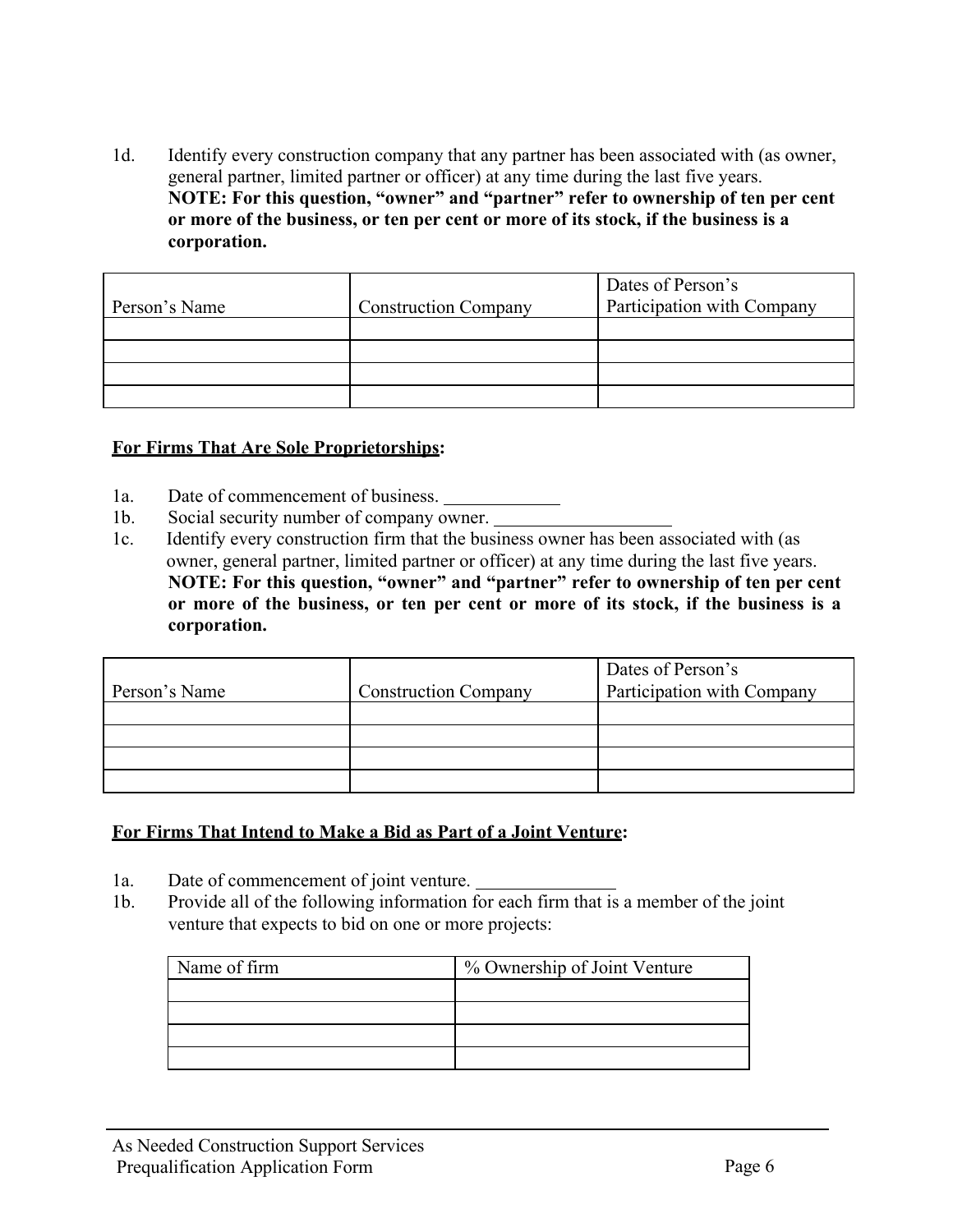## **B. History of the Business and Organizational Performance**

2. Has there been any change in ownership of the firm at any time during the last three years? **NOTE: A corporation whose shares are publicly traded is not required to answer this question.**

| --<br>- | - |
|---------|---|
|---------|---|

If "yes," explain on a separate signed page.

3. Is the firm a subsidiary, parent, holding company or affiliate of another construction firm? **NOTE: Include information about other firms if one firm owns 50 per cent or more of another, or if an owner, partner, or officer of your firm holds a similar position in another firm.**

 $\Box$  Yes  $\Box$  No

If "yes," explain on a separate signed page.

- 4. Are any corporate officers, partners or owners connected to any other construction firms. **NOTE: Include information about other firms if an owner, partner, or officer of your firm holds a similar position in another firm.**
	- $\Box$  Yes  $\Box$  No

If "yes," explain on a separate signed page.

- 5. State your firm's gross revenues for each of the last three years:
- 6. How many years has your organization been in business in California as a contractor under your present business name and license number? years
- 7. Is your firm currently the debtor in a bankruptcy case?

 $\Box$  Yes  $\Box$  No

If "yes," please attach a copy of the bankruptcy petition, showing the case number, and the date on which the petition was filed.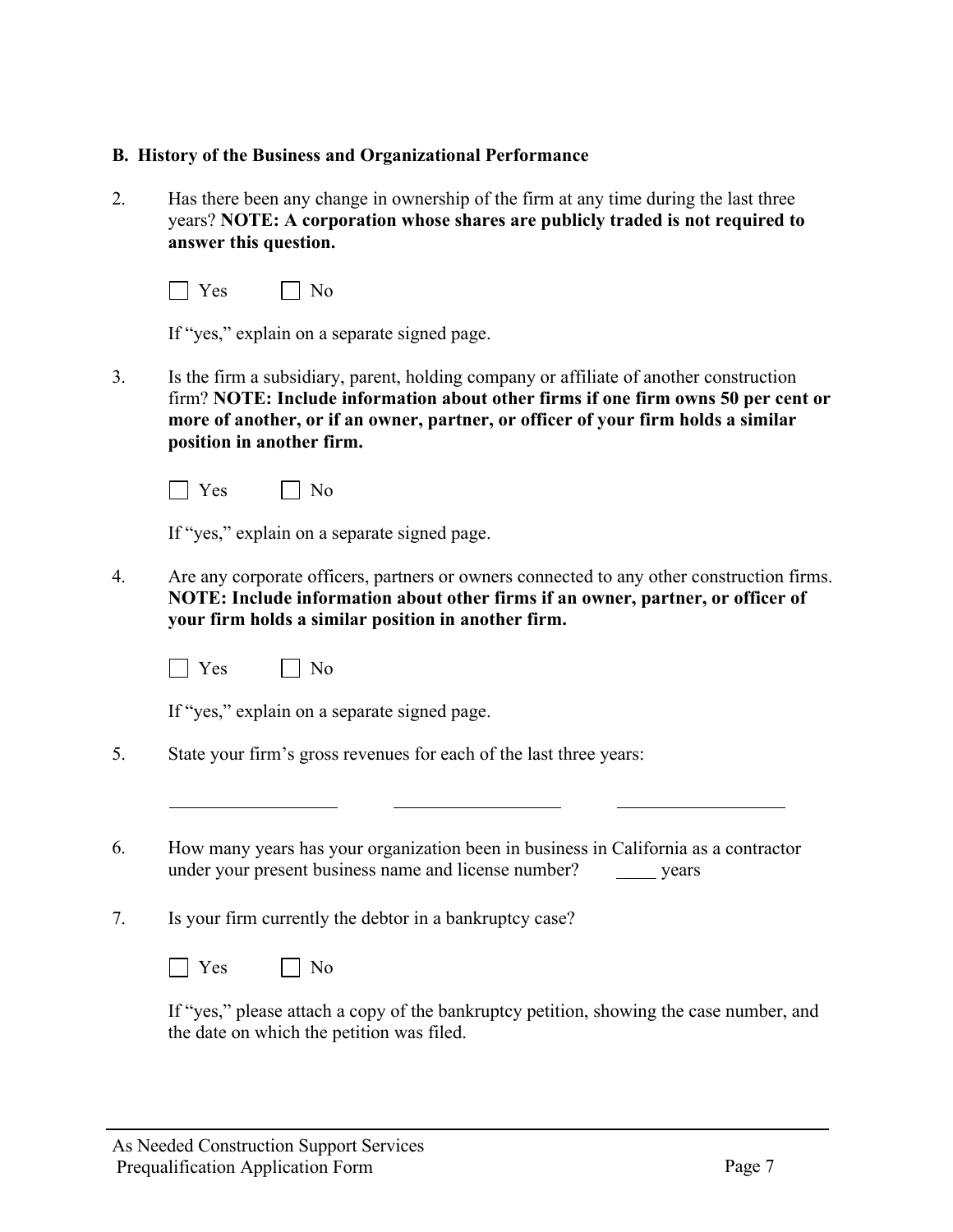8. Was your firm in bankruptcy at any time during the last five years? (This question refers only to a bankruptcy action that was not described in answer to question 7, above.)

| ' ⊖ ⊘ | NΩ |
|-------|----|
|-------|----|

If "yes," please attach a copy of the bankruptcy petition, showing the case number and the date on which the petition was filed, and a copy of the Bankruptcy Court's discharge order, or of any other document that ended the case, if no discharge order was issued.

## **Licenses**

- 9. List all California construction license numbers, classifications and expiration dates of the California contractor licenses held by your firm:
- 10. If any of your firm's license(s) are held in the name of a corporation or partnership, list below the names of the qualifying individual(s) listed on the CSLB records who meet(s) the experience and examination requirements for each license.
- 11. Has your firm changed names or license number in the past five years?
	- $\Box$  Yes  $\Box$  No

If "yes," explain on a separate signed page, including the reason for the change.

12. Has any owner, partner or (for corporations) officer of your firm operated a construction firm under any other name in the last five years?

| - - |  |
|-----|--|
|-----|--|

If "yes," explain on a separate signed page, including the reason for the change.

- 13. Has any CSLB license held by your firm or its Responsible Managing Employee (RME) or Responsible Managing Officer (RMO) been suspended within the last five years?
	- $\Box$  Yes  $\Box$  No

If "yes," please explain on a separate signed sheet.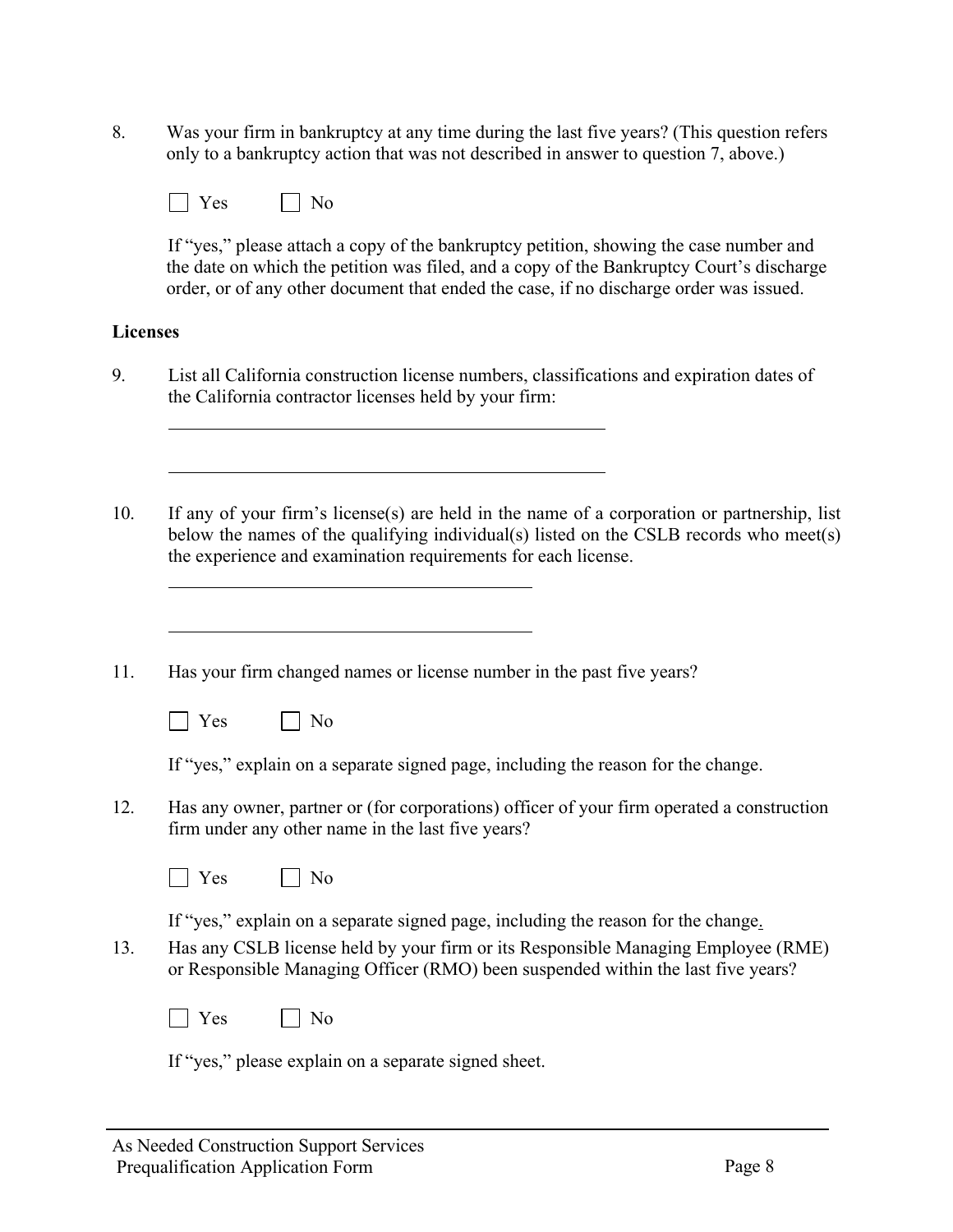## **Disputes**

14. At any time in the last five years has your firm been assessed and paid liquidated damages after completion of a project under a construction contract with either a public or private owner?

|--|--|

If yes, explain on a separate signed page, identifying all such projects by owner, owner's address, the date of completion of the project, amount of liquidated damages assessed and all other information necessary to fully explain the assessment of liquidated damages.

15. In the last five years has your firm, or any firm with which any of your company's owners, officers or partners was associated, been debarred, disqualified, removed or otherwise prevented from bidding on, or completing, any government agency or public works project for any reason?

**NOTE: "Associated with" refers to another construction firm in which an owner, partner or officer of your firm held a similar position, and which is listed in response to question 1c or 1d on this form.**



If "yes," explain on a separate signed page. State whether the firm involved was the firm applying for pre-qualification here or another firm. Identify by name of the company, the name of the person within your firm who was associated with that company, the year of the event, the owner of the project, the project and the basis for the action.

16. In the last five years has your firm been denied an award of a public works contract based on a finding by a public agency that your company was not a responsible bidder?



If "yes," explain on a separate signed page. Identify the year of the event, the owner, the project and the basis for the finding by the public agency.

**\* \* \* \* \***

**NOTE: The following two questions refer only to disputes between your firm and the owner of a project. You need not include information about disputes between your firm and a supplier, another contractor, or subcontractor. You need not include information about "pass-through" disputes in which the actual dispute is between a sub-contractor and a project owner. Also, you may omit reference to all disputes about amounts of less than \$50,000.**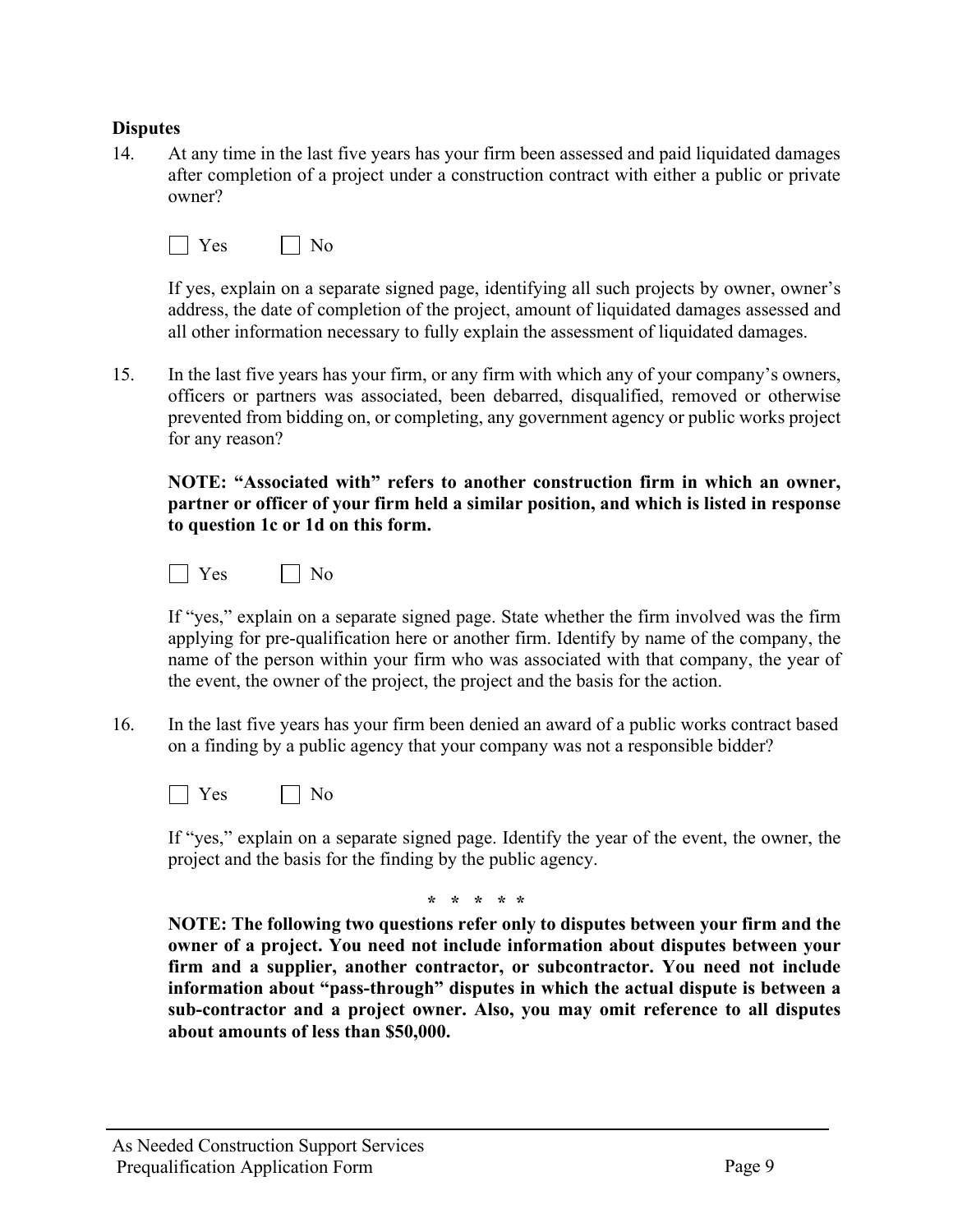- 17. In the past five years has any claim **against** your firm concerning your firm's work on a construction project been **filed in court or arbitration?**
	- $\Box$  Yes  $\Box$  No

If "yes," on separate signed sheets of paper identify the claim(s) by providing the project name, date of the claim, name of the claimant, a brief description of the nature of the claim, the court in which the case was filed and a brief description of the status of the claim (pending or, if resolved, a brief description of the resolution).

18. In the past five years has your firm made any claim against a project owner concerning work on a project or payment for a contract and **filed that claim in court or arbitration**?

No No

If "yes," on separate signed sheets of paper identify the claim by providing the project name, date of the claim, name of the entity (or entities) against whom the claim was filed, a brief description of the nature of the claim, the court in which the case was filed and a brief description of the status of the claim (pending, or if resolved, a brief description of the resolution).

\* \* \* \* \*

19. At any time during the past five years, has any surety company made any payments on your firm's behalf as a result of a default, to satisfy any claims made against a performance or payment bond issued on your firm's behalf, in connection with a construction project, either public or private?

 $\Box$  Yes  $\Box$  No

If "yes," explain on a separate signed page the amount of each such claim, the name and telephone number of the claimant, the date of the claim, the grounds for the claim, the present status of the claim, the date of resolution of such claim if resolved, the method by which such was resolved if resolved, the nature of the resolution and the amount, if any, at which the claim was resolved.

20. In the last five years has any insurance carrier, for any form of insurance, refused to renew the insurance policy for your firm?

| - - | ١<br>- |
|-----|--------|
|-----|--------|

If "yes," explain on a separate signed page. Name the insurance carrier, the form of insurance and the year of the refusal.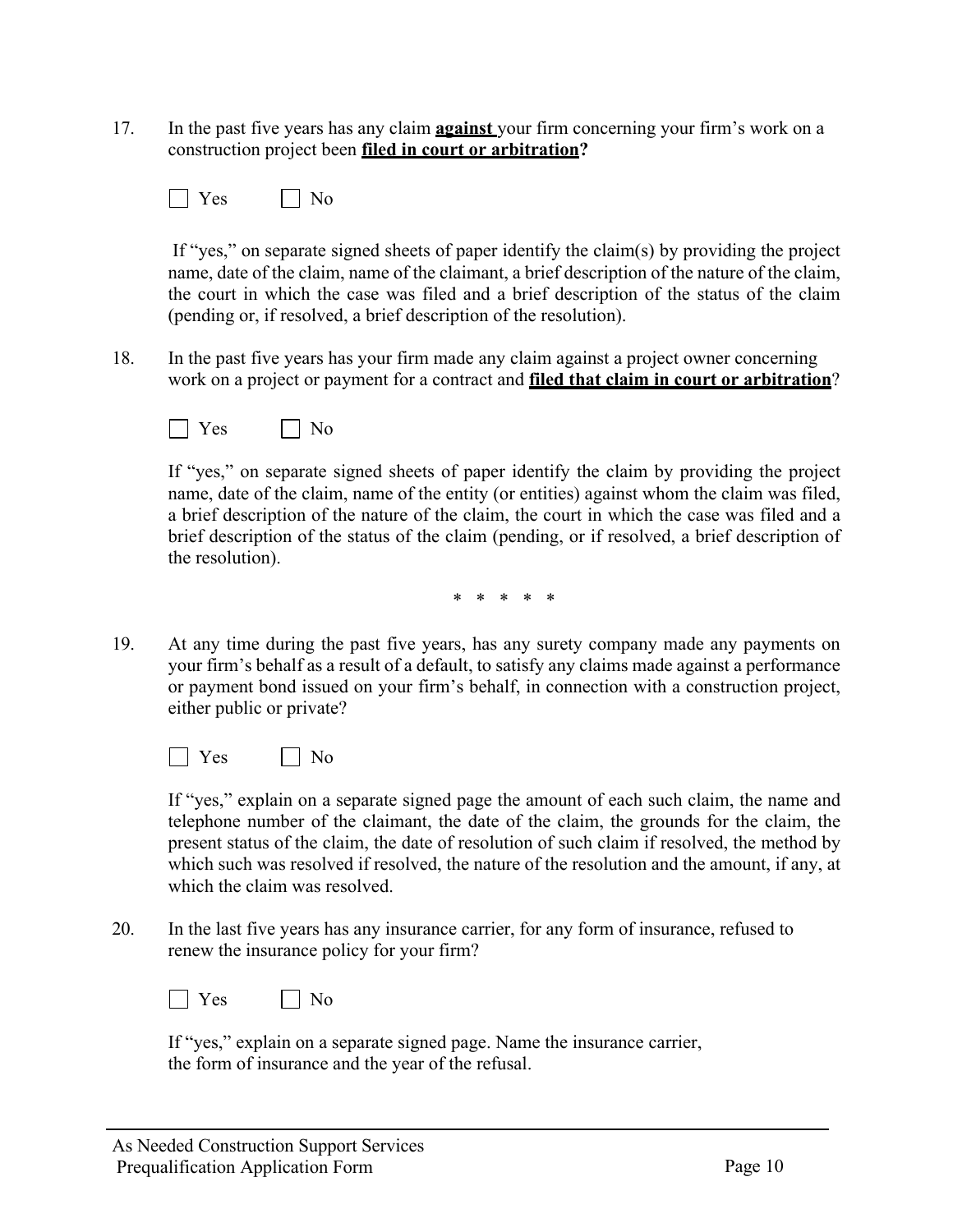## **Criminal Matters and Related Civil Suits**

21. Has your firm or any of its owners, officers or partners ever been found liable in a civil suit or found guilty in a criminal action for making any false claim or material misrepresentation to any public agency or entity?

| - |  |
|---|--|
|   |  |
|   |  |

If "yes," explain on a separate signed page, including identifying who was involved, the name of the public agency, the date of the investigation and the grounds for the finding.

22. Has your firm or any of its owners, officers or partners ever been convicted of a crime involving any federal, state, or local law related to construction?

| - | - |
|---|---|
|---|---|

If "yes," explain on a separate signed page, including identifying who was involved, the name of the public agency, the date of the conviction and the grounds for the conviction.

23. Has your firm or any of its owners, officers or partners ever been convicted of a federal or state crime of fraud, theft, or any other act of dishonesty?



If "yes," identify on a separate signed page the person or persons convicted, the court (the county if a state court, the district or location of the federal court), the year and the criminal conduct.

## **Bonding**

24. Bonding capacity: Provide documentation from your surety identifying the

following: Name of bonding company/surety:

Name of surety agent, address and telephone number:

25. If your firm was required to pay a premium of more than one per cent for a performance and payment bond on any project(s) on which your firm worked at any time during the last three years, state the percentage that your firm was required to pay. You may provide an explanation for a percentage rate higher than one per cent, if you wish to do so.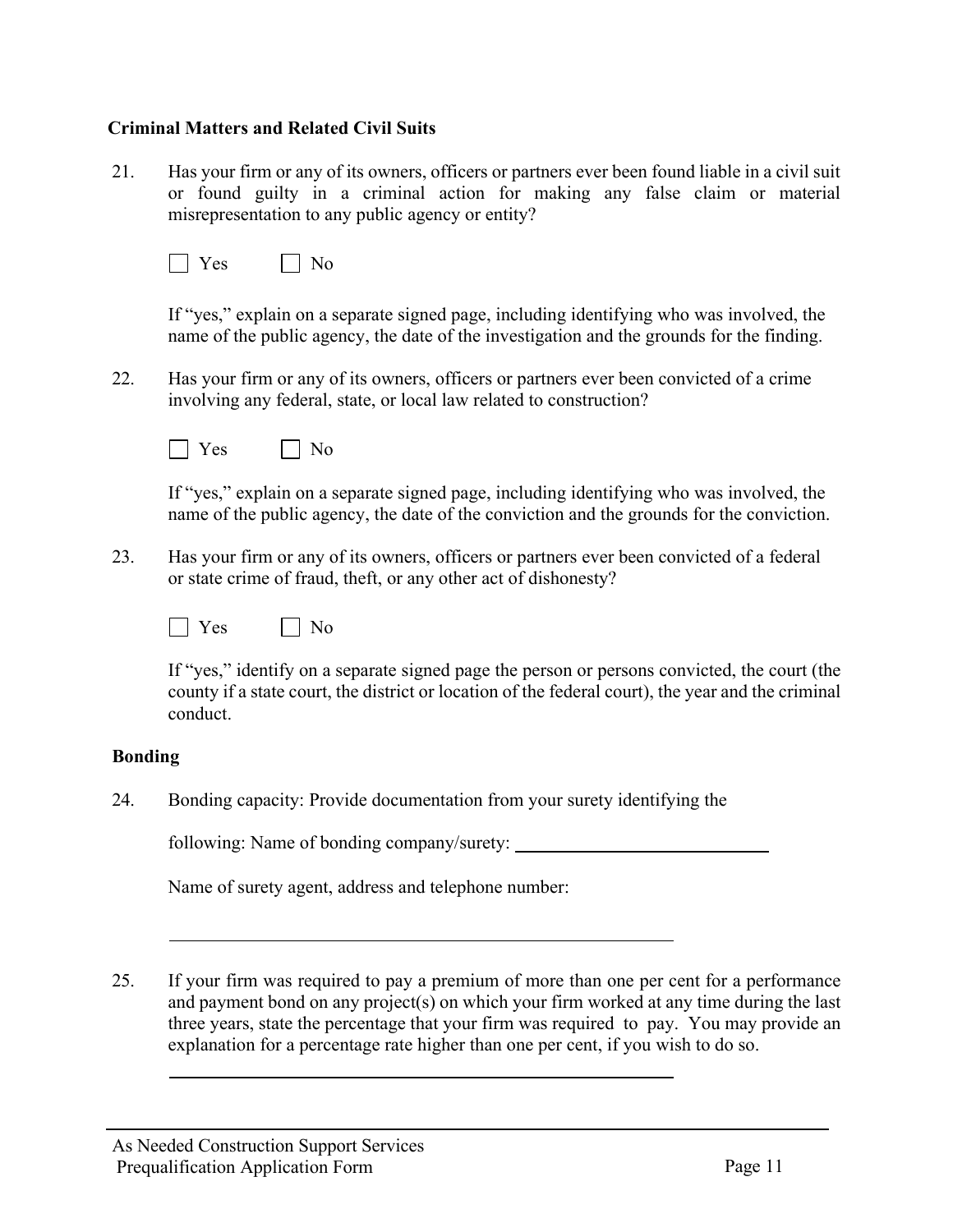26. List all other sureties (name and full address) that have written bonds for your firm during the last five years, including the dates during which each wrote the bonds:

27. During the last five years, has your firm ever been denied bond coverage by a surety company, or has there ever been a period of time when your firm had no surety bond in place during a public construction project when one was required?



If yes, provide details on a separate signed sheet indicating the date when your firm was denied coverage and the name of the company or companies which denied coverage; and the period during which you had no surety bond in place.

## **C. Compliance with Occupational Safety and Health Laws and with Other Labor Legislation Safety**

28. Has CAL OSHA cited and assessed penalties against your firm for any "serious," "willful" or "repeat" violations of its safety or health regulations in the past five years?

#### **NOTE: If you have filed an appeal of a citation, and the Occupational Safety and Health Appeals Board has not yet ruled on your appeal, you need not include information about it.**

 $\Box$  Yes  $\Box$  No

If "yes," attached a separate signed page describing the citations, including information about the dates of the citations, the nature of the violation, the project on which the citation(s) was or were issued, the amount of penalty paid, if any. If the citation was appealed to the Occupational Safety and Health Appeals Board and a decision has been issued, state the case number and the date of the decision.

29. Has the federal Occupational Safety and Health Administration cited and assessed penalties against your firm in the past five years?

**NOTE: If you have filed an appeal of a citation and the Appeals Board has not yet ruled on your appeal, or if there is a court appeal pending, you need not include information about the citation.**

|  | - |
|--|---|
|--|---|

If "yes," attach a separate signed page describing each citation.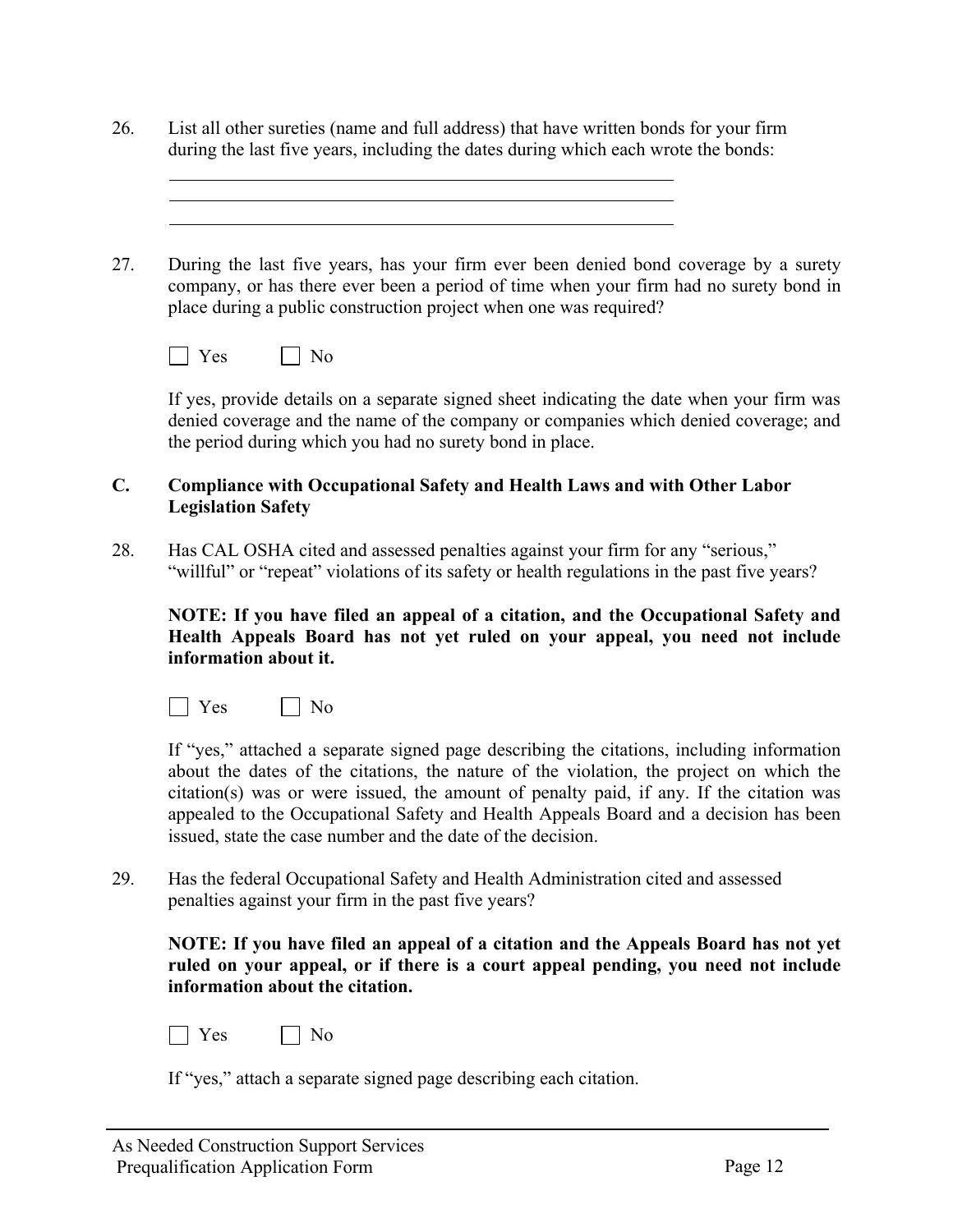30. Has the EPA or any Air Quality Management District or any Regional Water Quality Control Board cited and assessed penalties against either your firm or the owner of a project on which your firm was the contractor, in the past five years?

**NOTE: If you have filed an appeal of a citation and the Appeals Board has not yet ruled on your appeal, or if there is a court appeal pending, you need not include information about the citation.**



If "yes," attach a separate signed page describing each citation.

- 31. How often do you require documented safety meetings to be held for construction employees and field supervisors during the course of a project?
- 32. List your firm's Experience Modification Rate (EMR) (California workers' compensation insurance) for each of the past three premium years:

**NOTE: An Experience Modification Rate is issued to your firm annually by your workers' compensation insurance carrier.**

Current year:

Previous year:

Year prior to previous year:

If your EMR for any of these three years is or was 1.00 or higher you may, if you wish, attach a letter of explanation.

33. Within the last five years has there ever been a period when your firm had employees but was without workers' compensation insurance or state-approved self-insurance?



If "yes," please explain the reason for the absence of workers' compensation insurance on a separate signed page. If "No," please provide a statement by your current workers' compensation insurance carrier that verifies periods of workers' compensation insurance coverage for the last five years. (If your firm has been in the construction business for less than five years, provide a statement by your workers' compensation insurance carrier verifying continuous workers' compensation insurance coverage for the period that your firm has been in the construction business.)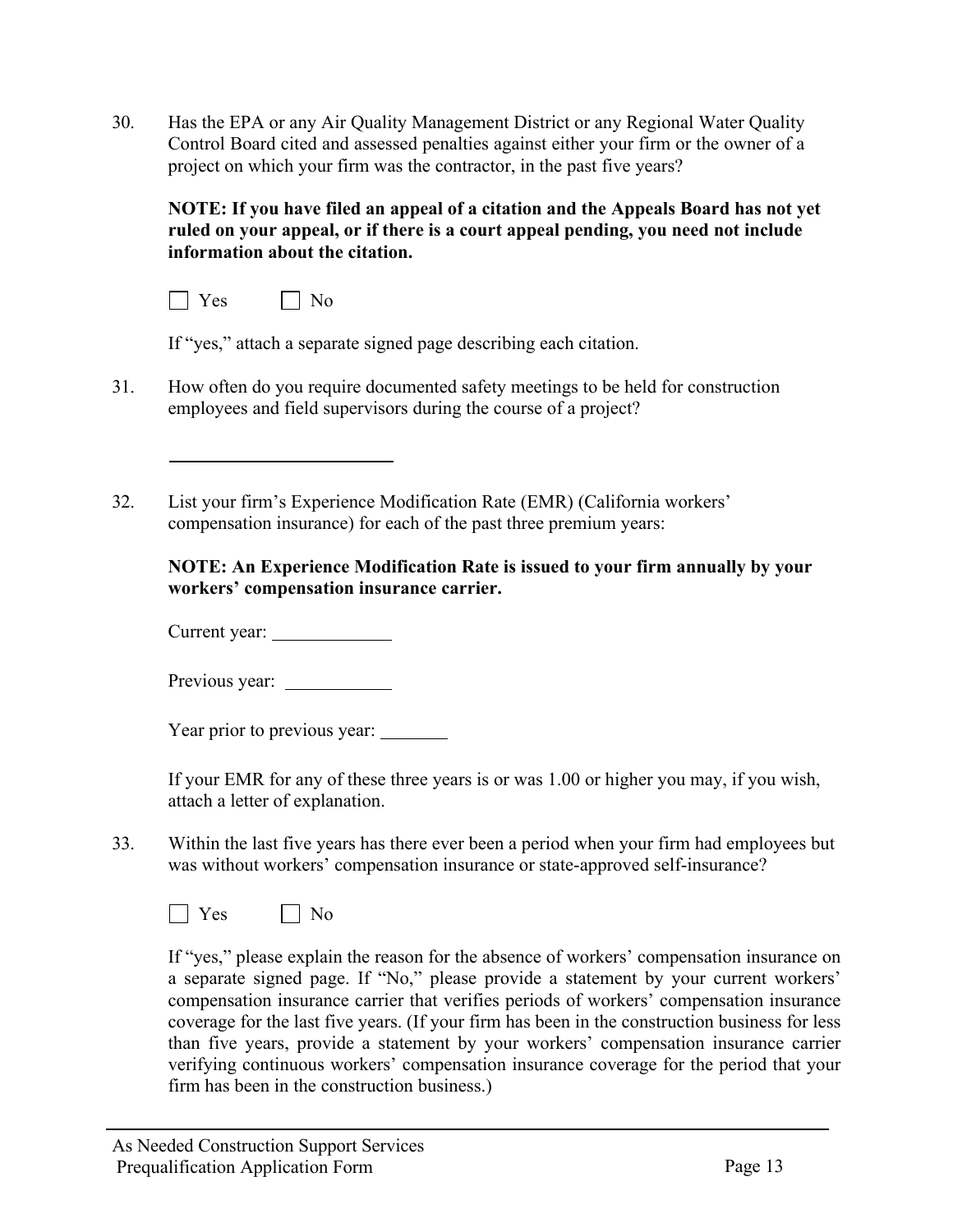## **Prevailing Wage and Apprenticeship Compliance Record**

34. Has there been more than one occasion during the last five years in which your firm was required to pay either back wages or penalties for your own firm's failure to comply with the **state's** prevailing wage laws?

NOTE: This question refers only to your own firm's violation of prevailing wage laws, not to violations of the prevailing wage laws by a subcontractor.

|--|--|

If "yes," attach a separate signed page or pages, describing the nature of each violation, identifying the name of the project, the date of its completion, the public agency for which it was constructed; the number of employees who were initially underpaid and the amount of back wages and penalties that you were required to pay.

35. During the last five years, has there been more than one occasion in which your own firm has been penalized or required to pay back wages for failure to comply with the **federal**  Davis-Bacon prevailing wage requirements?



If "yes," attach a separate signed page or pages describing the nature of the violation, identifying the name of the project, the date of its completion, the public agency for which it was constructed; the number of employees who were initially underpaid, the amount of back wages you were required to pay along with the amount of any penalty paid.

36. Provide the **name, address and telephone number** of the apprenticeship program (approved by the California Apprenticeship Council) from whom you intend to request the dispatch of apprentices to your company for use on any public work project for which you are awarded a contract by *[Public Entity].*

37. If your firm operates its own State-approved apprenticeship program:

- (a) Identify the craft or crafts in which your firm provided apprenticeship training in the past year.
- (b) State the year in which each such apprenticeship program was approved, and attach evidence of the most recent California Apprenticeship Council approval(s) of your apprenticeship program(s).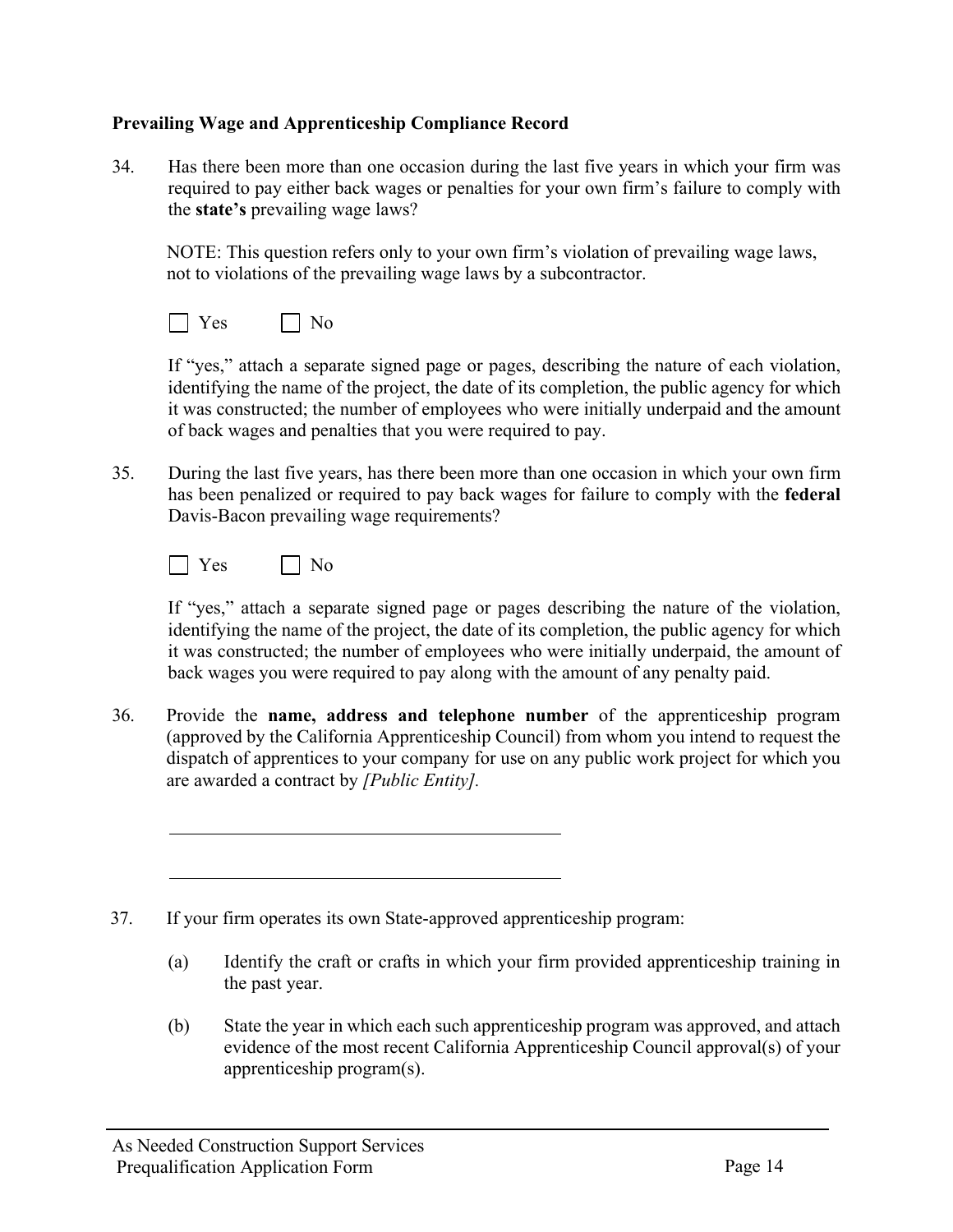(c) State the number of individuals who were employed by your firm as apprentices at any time during the past three years in each apprenticeship and the number of persons who, during the past three years, completed apprenticeships in each craft while employed by your firm.

38. At any time during the last five years, has your firm been found to have violated any provision of California apprenticeship laws or regulations, or the laws pertaining to use of apprentices on public works?

**NOTE: You may omit reference to any incident that occurred prior to January 1, 1998, if the violation was by a subcontractor and your firm, as general contractor on a project, had no knowledge of the subcontractor's violation at the time they occurred.**

 $\vert$  Yes  $\vert$  No

If "yes," provide the date(s) of such findings, and attach copies of the Department's final decision(s).

## **PART III. RECENT CONSTRUCTION PROJECTS COMPLETED**

39. Contractor shall provide information about its six most recently completed public works projects and its three largest completed private projects within the last three years.  $6$ Names and references must be current and verifiable. Use separate sheets of paper that contain all of the following information:

Project Name:

Location:

Owner:

Owner Contact (name and current phone number):

<span id="page-20-0"></span><sup>&</sup>lt;sup>6</sup> If you wish, you may, using the same format, also provide information about other projects that you have completed that are similar to the project(s) for which you expect to bid.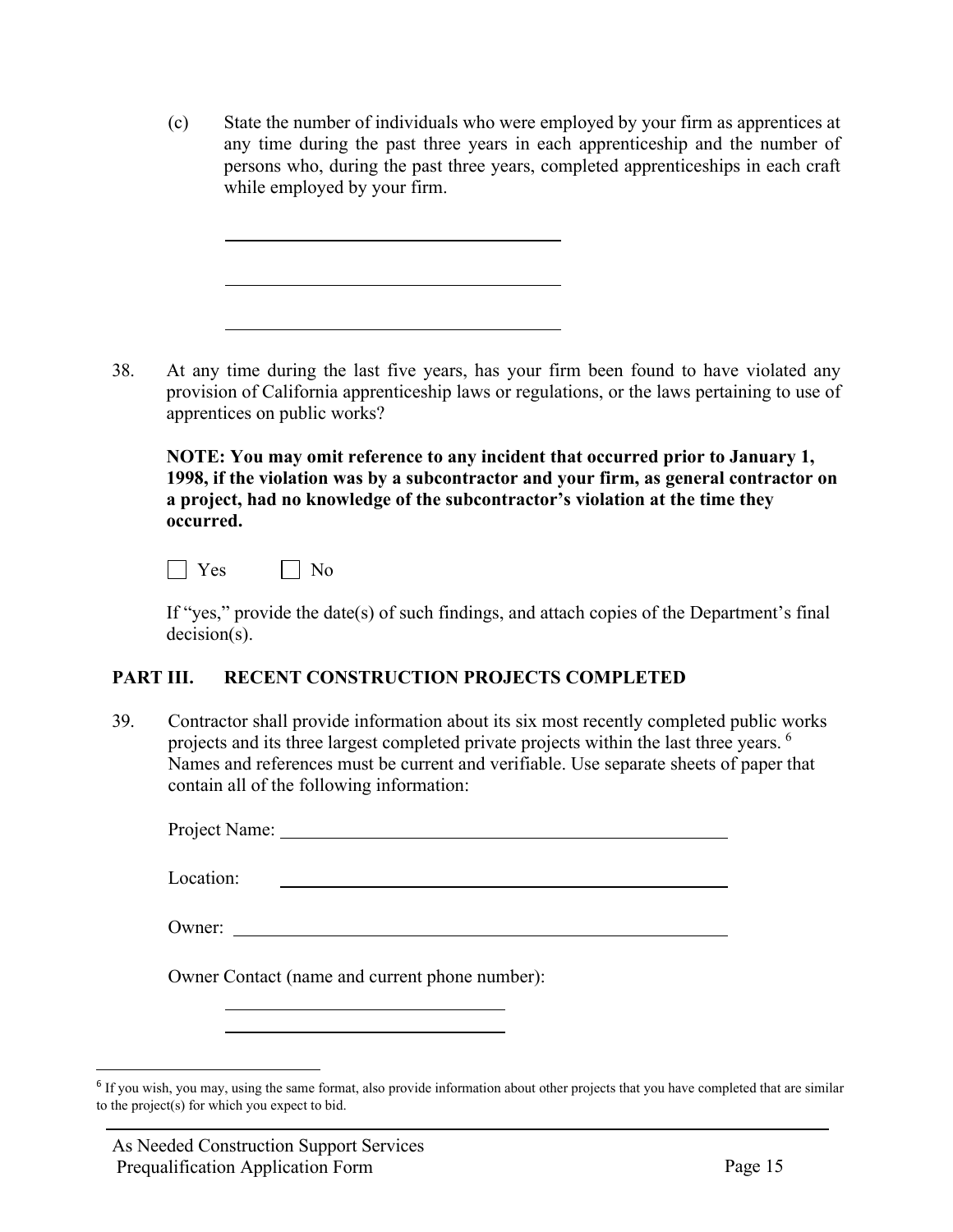| Architect or Engineer Contact (name and current phone number):   |
|------------------------------------------------------------------|
|                                                                  |
| Construction Manager (name and current phone number):            |
| <u> 1989 - Johann Barn, amerikansk politiker (d. 1989)</u>       |
| Description of Project, Scope of Work Performed:                 |
| <u> 1989 - Andrea Stadt Britain, amerikansk politik (* 1958)</u> |
| Total Value of Construction (including change orders):           |
|                                                                  |
|                                                                  |
|                                                                  |
| * * * * * * *                                                    |

I, the undersigned, certify and declare that I have read all the foregoing answers to this prequalification questionnaire and know their contents. The matters stated in the questionnaire answers are true of my own knowledge and belief, except as to those matters stated on information and belief, and as to those matters I believe them to be true. I declare under penalty of perjury under the laws of the State of California, that the foregoing is correct.

Dated:

Signature

Title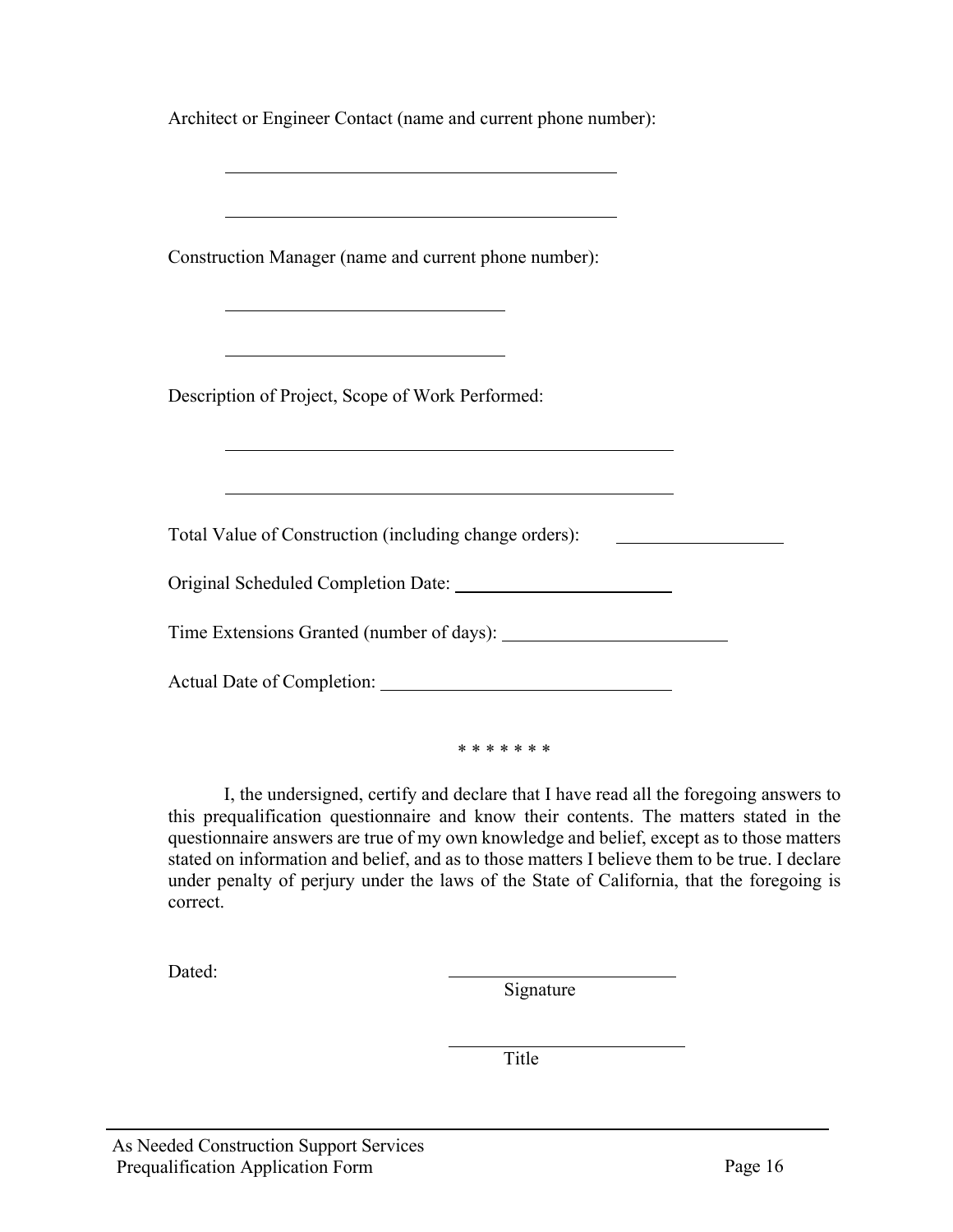# **FOR INFORMATION ONLY, DO NOT SUBMIT**

## **SCORABLE QUESTIONS AND THE SCORING INSTRUCTIONS**

This section contains information on how the District will score the response from applicants. Please do not submit this section – it is informational in nature only. Scorable questions arise in three different areas:

- **History of the business and organizational performance**
- **Compliance with occupational safety and health laws, workers' compensation and other labor legislation**
- **Completion of recent projects and quality of performance**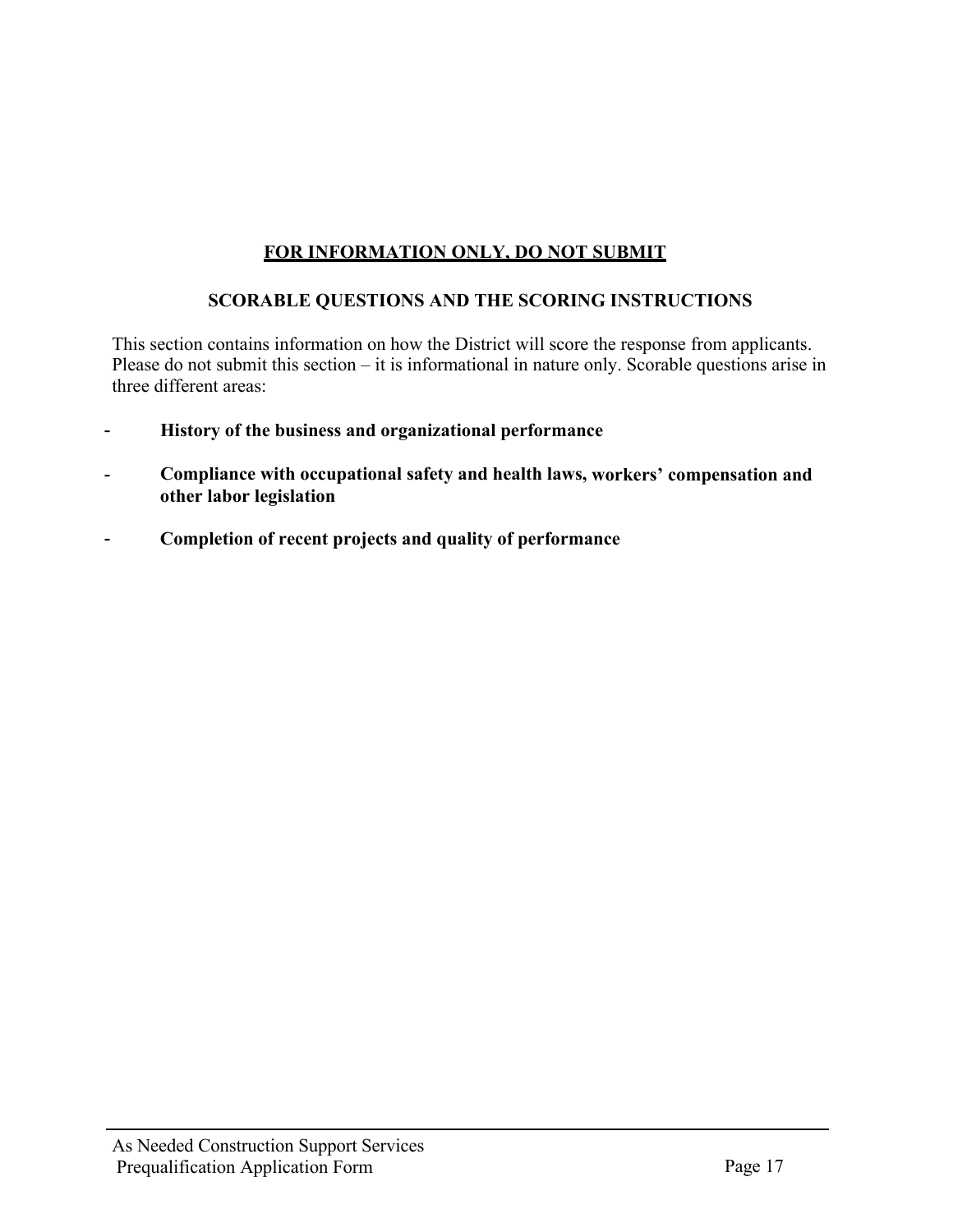## **Questions about History of the Business and Organizational Performance** (16 questions)

1. How many years has your organization been in business in California as a contractor under your present business name and license number? years

*3 years = 2 points 4 years = 3 points 5 years = 4 points 6 years or more = 5 points* 

2. Is your firm currently the debtor in a bankruptcy case?

| ∸⊾ |  |
|----|--|
|    |  |

**"No" = 3 points "Yes" = 0 points**

3. Was your firm in bankruptcy any time during the last five years? (This question refers only to a bankruptcy action that was not described in answer to question 7, above).

| - 19 | $\Omega$<br>-<br>- |
|------|--------------------|
|------|--------------------|

| "No" = 3 points | " $Yes" = 0 points$ |
|-----------------|---------------------|
|                 |                     |

4. Has any CSLB license held by your firm or its Responsible Managing Employee (RME) or Responsible Managing Officer (RMO) been suspended within the last five years?

| c |  |
|---|--|
|---|--|

**"No" = 5 points "Yes" = 0 points**

5. At any time in the last five years, has your firm been assessed and paid liquidated damages after completion of a project, under a construction contract with either a public or private owner?

 $\Box$  Yes  $\Box$  No

*No projects with liquidated damages of more than \$50,000, or one project with liquidated damages = 5 points.*

*Two projects with liquidated damages of more than \$50,000 = 3 points* 

*Any other answer: no points*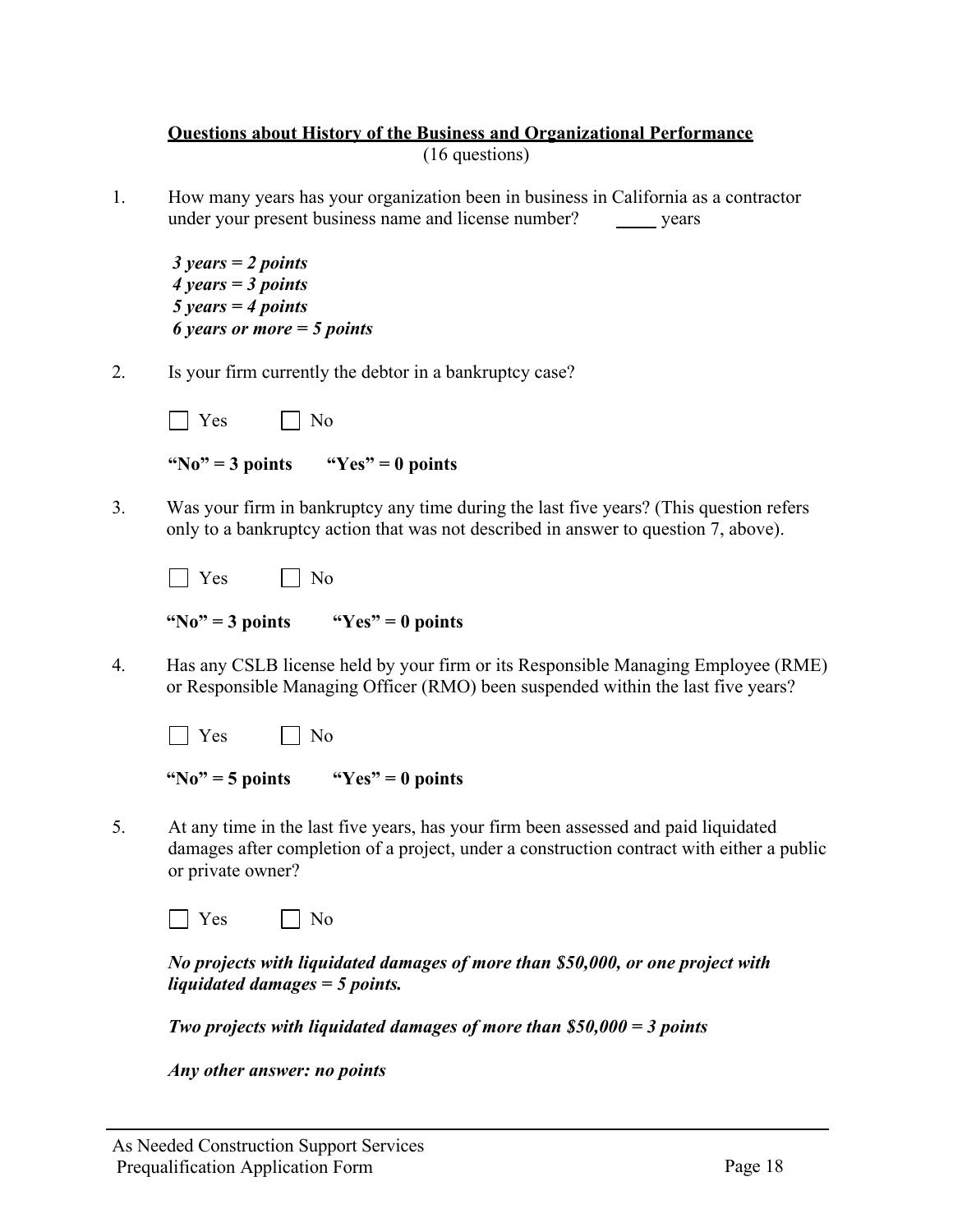6. In the last five years has your firm, or any firm with which any of your company's owners, officers or partners was associated, been debarred, disqualified, removed or otherwise prevented from bidding on, or completing, any government agency or public works project for any reason?

**NOTE: "Associated with" refers to another construction firm in which an owner, partner or officer of your firm held a similar position, and which is listed in response to question 1c or 1d on this form.**





7. In the last five years, has your firm been denied an award of a public works contract based on a finding by a public agency that your company was not a responsible bidder?

 $\Box$  Yes  $\Box$  No

*No = 5 points Yes = 0 points*

**\* \* \* \* \***

**NOTE: The following two questions refer only to disputes between your firm and the owner of a project. You need not include information about disputes between your firm and a supplier, another contractor, or subcontractor. You need not include information about "pass-through" disputes in which the actual dispute is between a sub-contractor and a project owner. Also, you may omit reference to all disputes about amounts of less than \$50,000.**

8. In the past five years, has any claim **against** your firm concerning your firm's work on a construction project, been **filed in court or arbitration?**

| -- |  |
|----|--|
|    |  |
|    |  |
|    |  |

*If the firm's average gross revenue for the last three years was less than \$50 million, scoring is as follows:*

*5 points for either "No" or "Yes" indicating 1 such instance. 3 points for "Yes" indicating 2 such instances. 0 points for "Yes" if more than 2 such instances.*

*If your firm's average gross revenue for the last three years was more than \$50 million, scoring is as follows:*

*5 points for either "No" or "Yes" indicating 1, 2, or 3 such instances. 3 points for "Yes" indicating either 4 or 5 such instances. 0 points for "Yes" if more than 5 such instances.*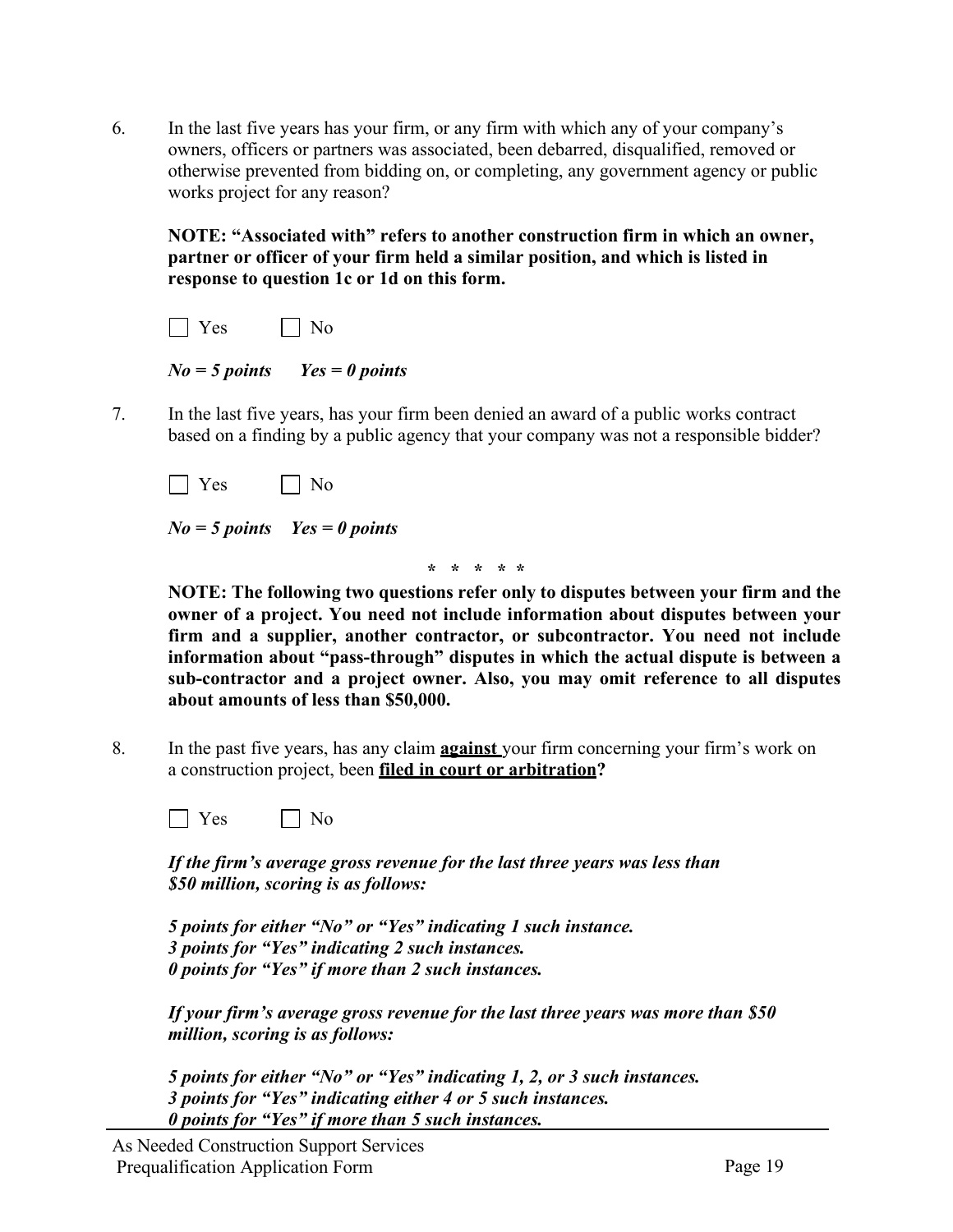9. In the past five years, has your firm made any claim against a project owner concerning work on a project or payment for a contract, and **filed that claim in court or arbitration**?

No No

*If your firm's average gross revenues for the last three years was less than \$50 million scoring is as follows:*

*5 points for either "No" or "Yes" indicating 1 such instance. 3 points for "Yes" indicating 2 such instances. 0 points for "Yes" if more than 2 such instances.*

*If your firm's average gross revenues for the last three years was more than \$50 million, scoring is as follows:*

*5 points for either "No" or "Yes" indicating 1, 2, or 3 such instances. 3 points for "Yes" indicating either 4 or 5 such instances. 0 points for "Yes" if more than 5 such instances.*

10. At any time during the past five years, has any surety company made any payments on your firm's behalf as a result of a default, to satisfy any claims made against a performance or payment bond issued on your firm's behalf in connection with a construction project, either public or private?

 $\vert$  Yes  $\vert$  No

*5 points for either "No" or "Yes" indicating 1 such claim. 3 points for "Yes" indicating no more than 2 such claims Subtract five points for "Yes" if more than 2 such claims*

11. In the last five years, has any insurance carrier, for any form of insurance, refused to renew the insurance policy for your firm?

 $\Box$  Yes  $\Box$  No

*5 points for either "No" or "Yes" indicating 1 such instance. 3 points for "Yes" indicating 2 such instances. 0 points for "Yes" or if more than 2 such instances.*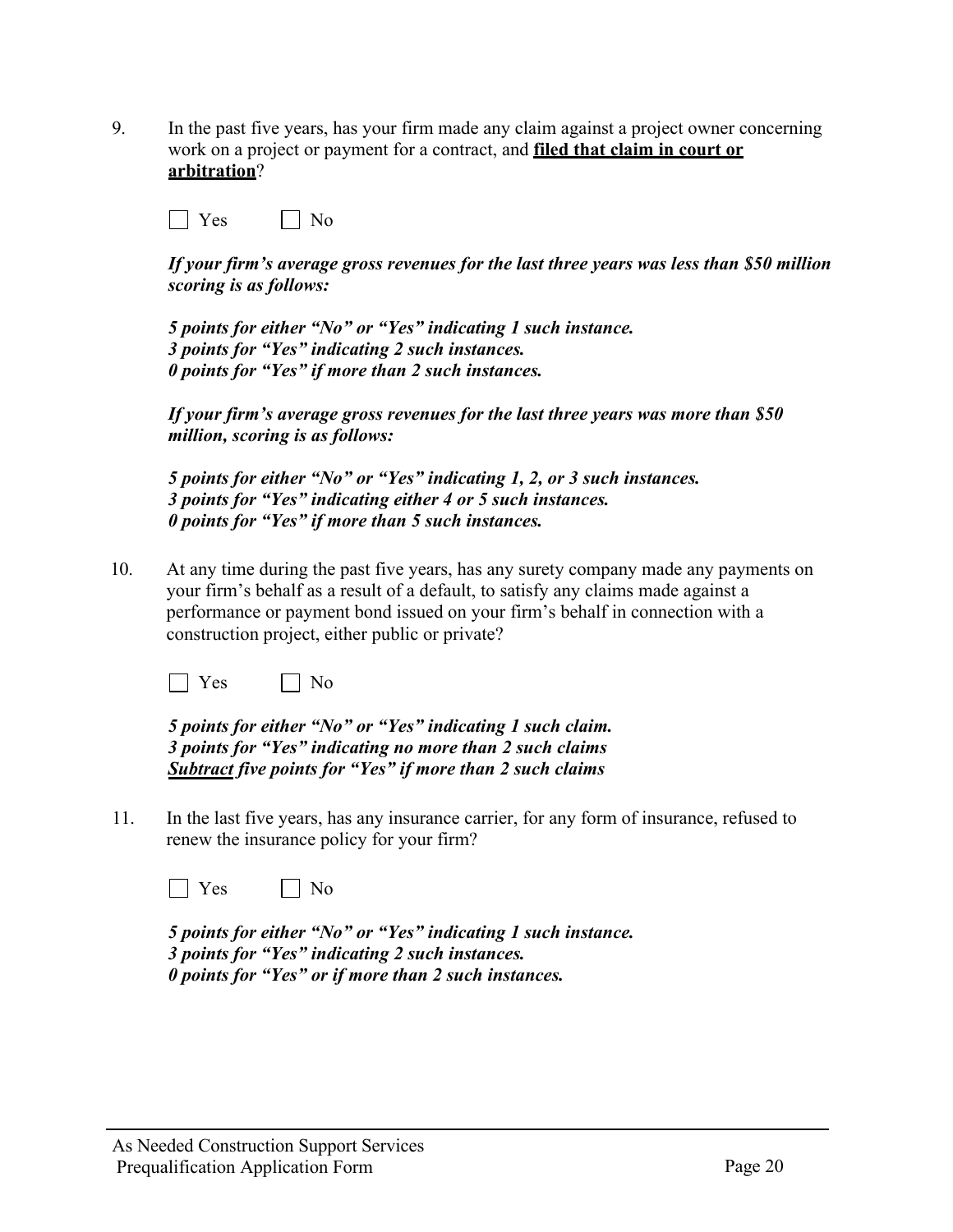12. Has your firm, or any of its owners, officers, or partners ever been found liable in a civil suit, or found guilty in a criminal action, for making any false claim or material misrepresentation to any public agency or entity?

No No

*No = 5 points Yes = subtract 5 points*

13. Has your firm, or any of its owners, officers or partners ever been convicted of a crime involving any federal, state, or local law related to construction?

*No = 5 points Yes = subtract 5 points*

14. Has your firm or any of its owners, officers or partners ever been convicted of a federal or state crime of fraud, theft, or any other act of dishonesty?

|  | $N_o = 5$ points $Yes = subtract 5$ points |
|--|--------------------------------------------|
|--|--------------------------------------------|

15. If your firm was required to pay a premium of more than one per cent for a performance and payment bond on any project(s) on which your firm worked at any time during the last three years, state the percentage that your firm was required to pay. You may provide an explanation for a percentage rate higher than one per cent, if you wish to do so.

 $\sim$  0%

*5 points if the rate is no more than one per cent 3 points if the rate was no higher than 1.10 per cent. 0 points for any other answer.*

16. During the last five years, has your firm ever been denied bond credit by a surety company, or has there ever been a period of time when your firm had no surety bond in place during a public construction project when one was required?

|  | _____ |
|--|-------|
|--|-------|

*No = 5 points Yes = 0 points*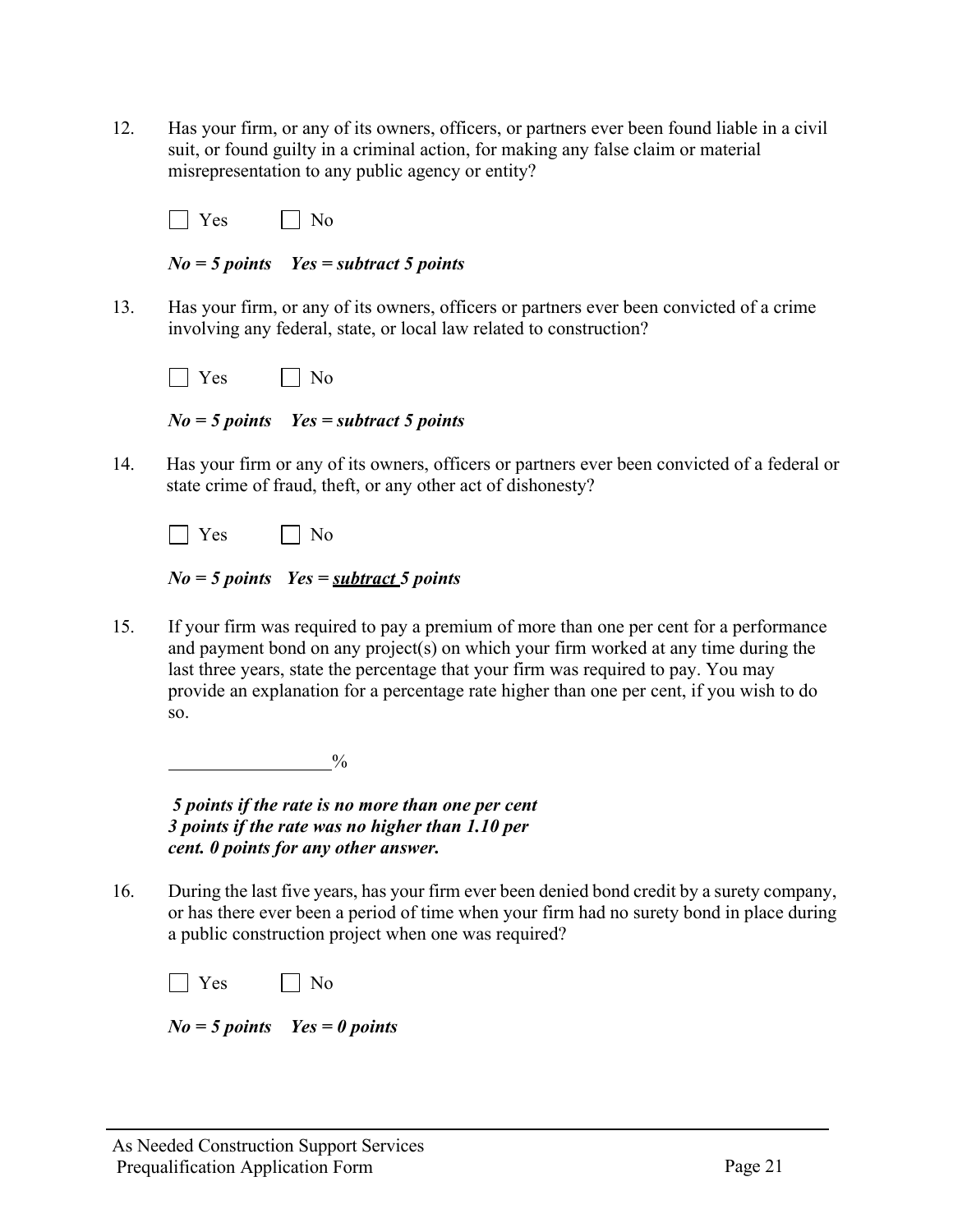#### **Questions about compliance with safety, workers compensation, prevailing wage and apprenticeship laws.** (11 questions)

1. Has CAL OSHA cited and assessed penalties against your firm for any "serious," "willful" or "repeat" violations of its safety or health regulations in the past five years?

**Note: If you have filed an appeal of a citation and the Occupational Safety and Health Appeals Board has not yet ruled on your appeal, you need not include information about it.**

| - | - |
|---|---|
|---|---|

*If the firm's average gross revenues for the last three years was less than \$50 million, scoring is as follows:*

*5 points for either "No" or "Yes" indicating 1 such instance. 3 points for "Yes" indicating 2 such instances. 0 points for "Yes" if more than 2 such instances.*

*If the firm's average gross revenues for the last three years was more than \$50 million, scoring is as follows:*

*5 points for either "No" or "Yes" indicating 1, 2, or 3 such instances. 3 points for "Yes" indicating either 4 or 5 such instances. 0 points for "Yes" if more than 5 such instances.*

2. Has the federal Occupational Safety and Health Administration cited and assessed penalties against your firm in the past five years? **Note: If you have filed an appeal of a citation and the appropriate appeals Board has not yet ruled on your appeal, you need not include information about it.**

| c | N٢ |
|---|----|
|---|----|

If yes, attach a separate signed page describing each citation.

*If the firm's average gross revenues for the last three years was less than \$50 million, scoring is as follows:*

*5 points for either "No" or "Yes" indicating 1 such instance. 3 points for "Yes" indicating 2 such instances. 0 points for "Yes" or if more than 2 such instances.*

*If the firm's average gross revenues for the last three years was more than \$50 million, scoring is as follows:*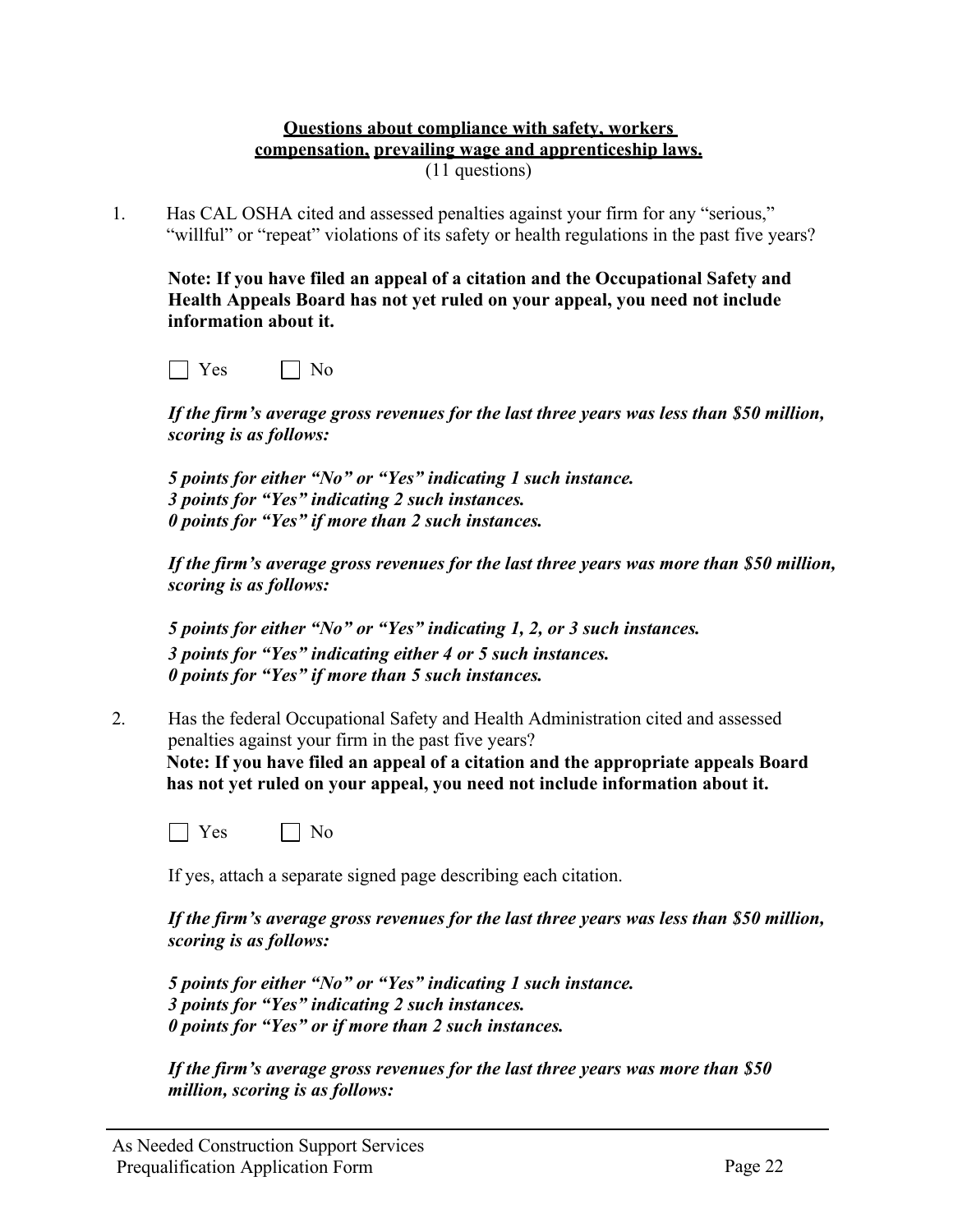*5 points for either "No" or "Yes" indicating 1, 2, or 3 such instances. 3 points for "Yes" indicating either 4 or 5 such instances. 0 points for "Yes" if more than 5 such instances.*

3. Has the EPA or any Air Quality Management District or any Regional Water Quality Control Board cited and assessed penalties against either your firm or the owner of a project on which your firm was the contractor, in the past five years?

**NOTE: If you have filed an appeal of a citation and the Appeals Board has not yet ruled on your appeal, or if there is a court appeal pending, you need not include information about the citation.**

 $\Box$  Yes  $\Box$  No

*If the firm's average gross revenues for the last three years was less than \$50 million, scoring is as follows:*

*5 points for either "No" or "Yes" indicating 1 such instance. 3 points for "Yes" indicating 2 such instances. 0 points for "Yes" or if more than 2 such instances.*

*If the firm's average gross revenues for the last three years was more than \$50 million, scoring is as follows:* 

*5 points for either "No" or "Yes" indicating 1, 2, or 3 such instances. 3 points for "Yes" indicating either 4 or 5 such instances. 0 points for "Yes" if more than 5 such instances.*

4. How often do you require documented safety meetings to be held for construction employees and field supervisors during the course of a project?

*3 points for an answer of once each week or more often. 0 points for any other answer*

5. List your firm's Experience Modification Rate (EMR) (California workers' compensation insurance) for each of the past three premium years:

**NOTE: An Experience Modification Rate is issued to your firm annually by your workers' compensation insurance carrier.**

Current year: Previous year: Year prior to previous year: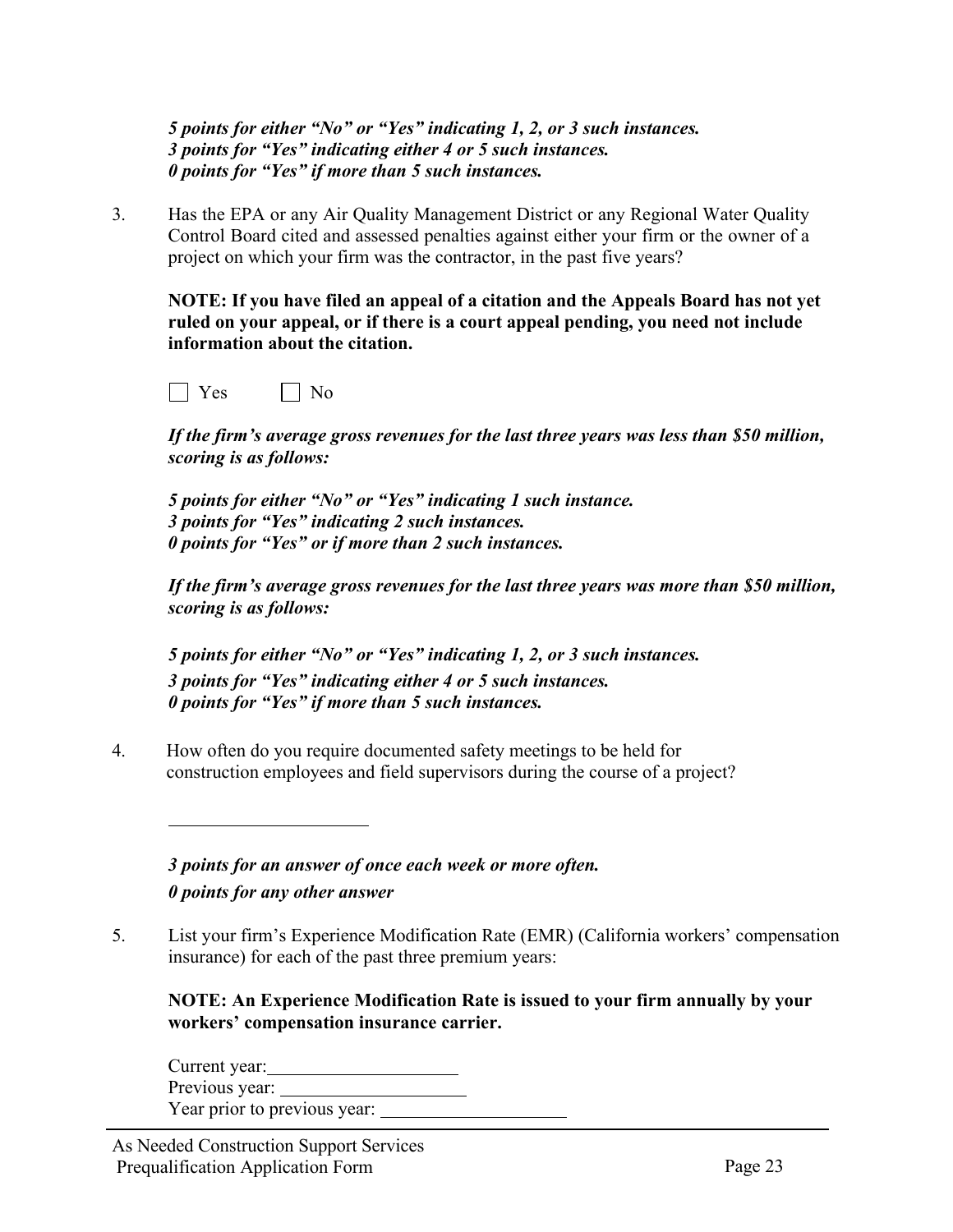If your EMR for any of these three years is or was 1.00 or higher, you may, if you wish, attach a letter of explanation.

**NOTE: An Experience Modification Rate is issued to your firm annually by your workers' compensation insurance carrier.**

*5 points for three-year average EMR of .95 or less 3 points for three-year average of EMR of more than .95 but no more than 1.00 0 points for any other EMR*

6. Within the last five years, has there ever been a period when your firm had employees but was without workers' compensation insurance or state-approved self-insurance?

|--|--|

*5 points for either "No" or "Yes" indicating 1 such instance. 0 points for any other answer.*

7. Has there been more than one occasion during the last five years on which your firm was required to pay either back wages or penalties for your own firm's failure to comply with the **state's** prevailing wage laws?

 $\Box$  Yes  $\Box$  No

**NOTE: This question refers only to your own firm's violation of prevailing wage laws, not to violations of the prevailing wage laws by a subcontractor.**

*If your firm's average gross revenues for the last three years was less than \$50 million, scoring is as follows:*

*5 points for either "No," or "Yes" indicating either 1 or 2 such instance. 3 points for "Yes" indicating 3 such instances. 0 points for "Yes" and more than 3 such instances.*

*If your firm's average gross revenues for the last three years was more than \$50 million, scoring is as follows:*

*5 points for either "No" or "Yes" indicating no more than 4 such instances. 3 points for "Yes" indicating either 5 or 6 such instances. 0 points for "Yes" and more than 6 such instances.*

8. During the last five years, has there been more than one occasion on which your own firm has been penalized or required to pay back wages for failure to comply with the **federal** Davis-Bacon prevailing wage requirements?

| N٥<br>υ |
|---------|
|---------|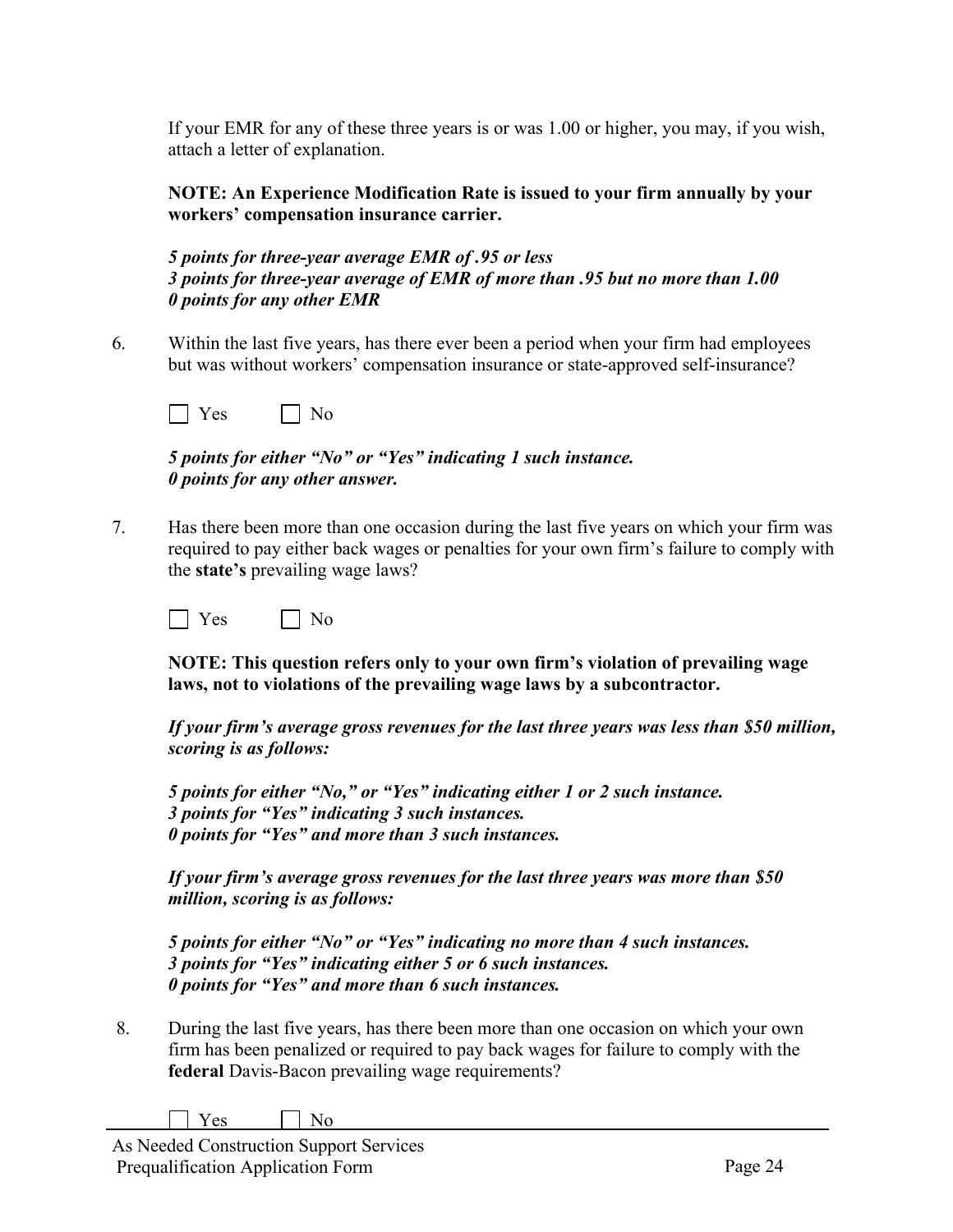*If your firm's average gross revenues for the last three years was less than \$50 million, scoring is as follows:*

*5 points for either "No," or "Yes" indicating either 1 or 2 such instance. 3 points for "Yes" indicating 3 such instances. 0 points for "Yes" and more than 3 such instances.*

*If your firm's average gross revenues for the last three years was more than \$50 million, scoring is as follows: 5 points for either "No" or "Yes" indicating no more than 4 such instances. 3 points for "Yes" indicating either 5 or 6 such instances. 0 points for "Yes" and more than 6 such instances.*

9. Provide the **name, address and telephone number** of the apprenticeship program sponsor(s) (approved by the California Division of Apprenticeship Standards) that will provide apprentices to your company for use on any public work project for which you are awarded a contract by *[Public Entity].*

## *5 points if at least one approved apprenticeship program is listed. 0 points for any other answer.*

- 10. If your firm operates its own State-approved apprenticeship program:
	- (a) Identify the craft or crafts in which your firm provided apprenticeship training in the past year.
	- (b) State the year in which each such apprenticeship program was approved, and attach evidence of the most recent California Apprenticeship Council approval(s) of your apprenticeship program(s).
	- (c) State the number of individuals who were employed by your firm as apprentices at any time during the past three years in each apprenticeship and the number of persons who, during the past three years, completed apprenticeships in each craft while employed by your firm.

## *5 points if one or more persons completed an approved apprenticeship while employed by your firm.*

*0 points if no persons completed an approved apprenticeship while employer by your firm.*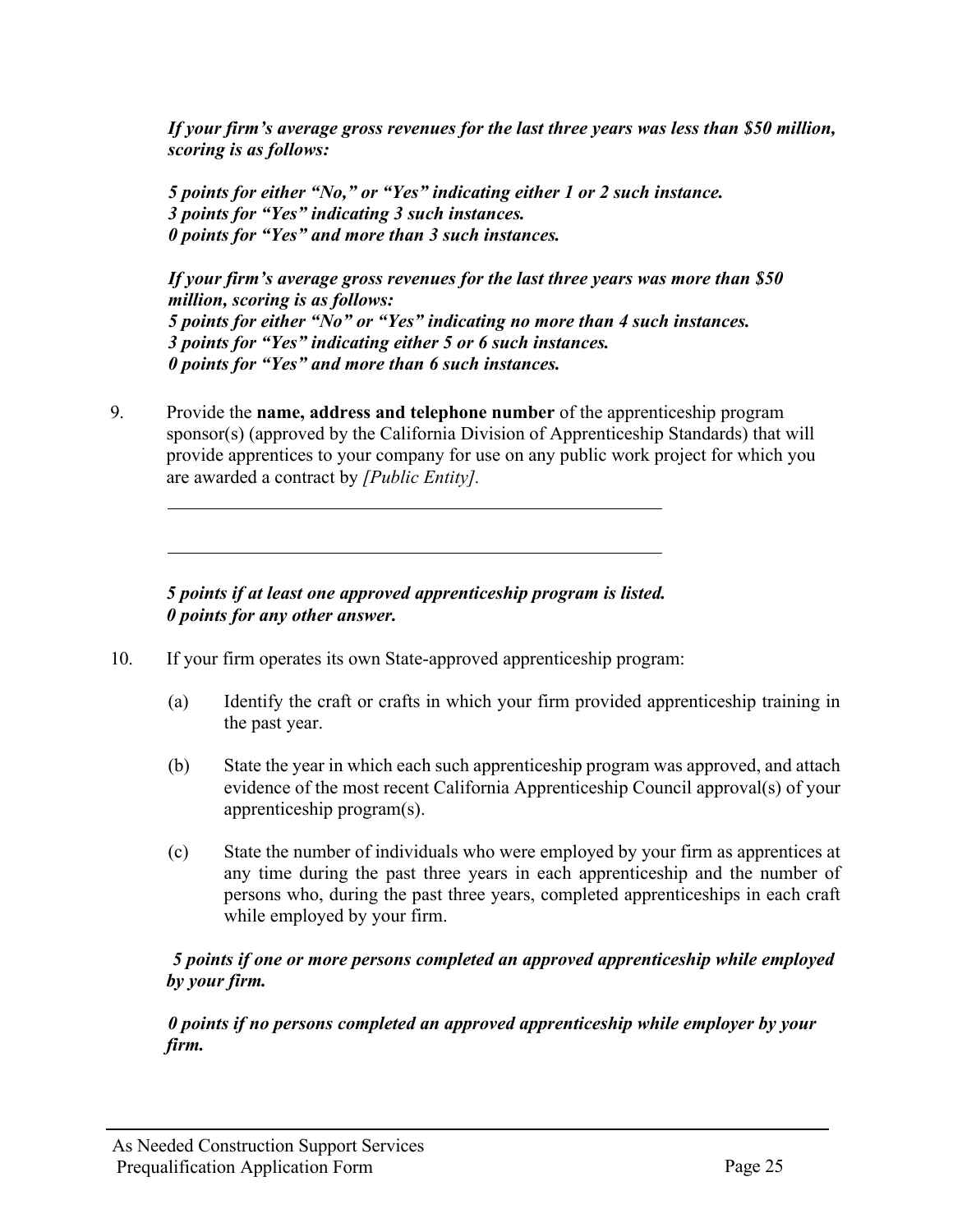11. At any time during the last five years, has your firm been found to have violated any provision of California apprenticeship laws or regulations, or the laws pertaining to use of apprentices on public works?

**NOTE: You may omit reference to any incident that occurred prior to January 1, 1998 if the violation was by a subcontractor and your firm, as general contractor on a project, had no knowledge of the subcontractor's violation at the time they occurred.**

 $\Box$  Yes  $\Box$  No.

If yes, provide the date(s) of such findings, and attach copies of the Department's final decision(s).

*If your firm's average gross revenues for the last three years was less than \$50 million, scoring is as follows:*

*5 points for either "No," or "Yes" indicating either 1 or 2 such instance. 3 points for "Yes" indicating 3 such instances. 0 points for "Yes" and more than 3 such instances.*

*If your firm's average gross revenues for the last three years was more than \$50 million, scoring is as follows:*

*5 points for either "No" or "Yes" indicating no more than 4 such instances. 3 points for "Yes" indicating either 5 or 6 such instances. 0 points for "Yes" and more than 6 such instances.*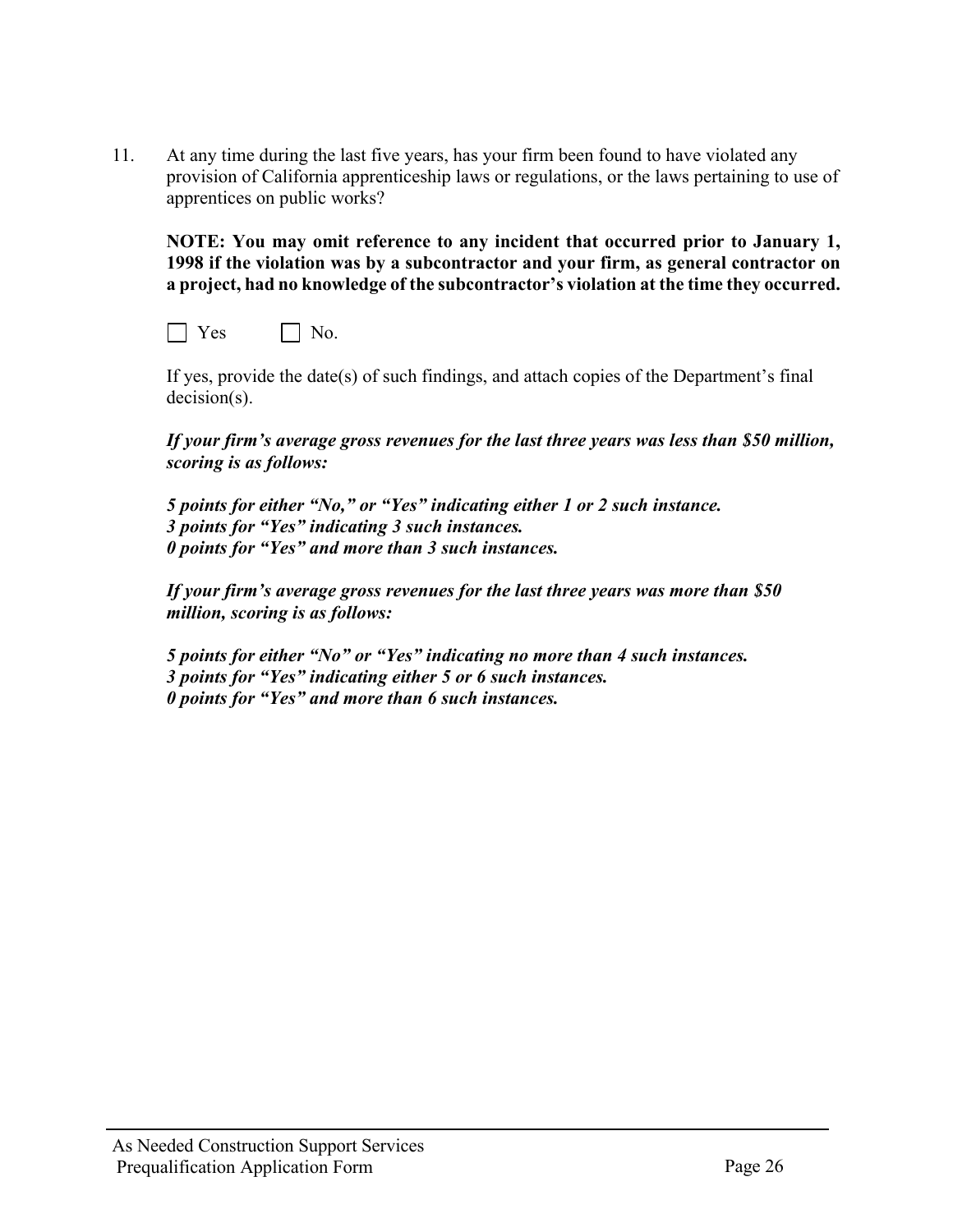## **PROJECT REFERENCE INTERVIEW QUESTIONS**

The following questions will be used to interview randomly selected contacts from at least two completed projects. The District will conduct the interviews. No action on the contractor's part is necessary. These questions are included on the package given to the contractor for information only.

The highest possible score is 120 Points. A score less than 55 points disqualifies a contractor from bidding on projects that are proposed by the District for the As Needed Construction Support Projects. A score of between 56 and 72 indicates the District should conduct an interview of another contact, that is, a manager of another completed project. A score of 72 or higher on each of two interviews is sufficient for pre-qualification. Note that a score of zero on any of the categories listed in Question 10 across all referenced projects will disqualify a contractor. Contractors must demonstrate proficiency in each of the categories listed in Question 10 on at least one reference project. Every category does not need to be demonstrated in every reference project.

First, please give a brief description of the project.

- 1. Are there any outstanding stop notices, liens, or claims by the contractor that are currently unresolved on contracts for which notices of completion were recorded more than 120 days ago? (1 point for each is deducted from overall score; maximum amount to be deducted is 5 points)
- 2. On a scale of 1-10, with 10 being the best, did the contractor provide adequate personnel? (Max. 10 points)
- 3. On a scale of 1-10, with 10 being the best, did the contractor provide adequate supervision? (Max. 10 points)
- 4. On a scale of 1-10, with 10 being the best, was there adequate equipment provided on the job? (Max. 10 points)
- 5. On a scale of 1-10, with 10 being the best, was the contractor timely in providing reports and other paperwork, including change order paperwork and scheduling updates? (Max. 10 points)
- 6. On a scale of 1-10, with 10 being the best, did the contractor adhere to the project schedule that your [agency] [business] approved? (Max. 10 points)
- 7. Was the project completed on time? (10 points if the answer is "Yes").